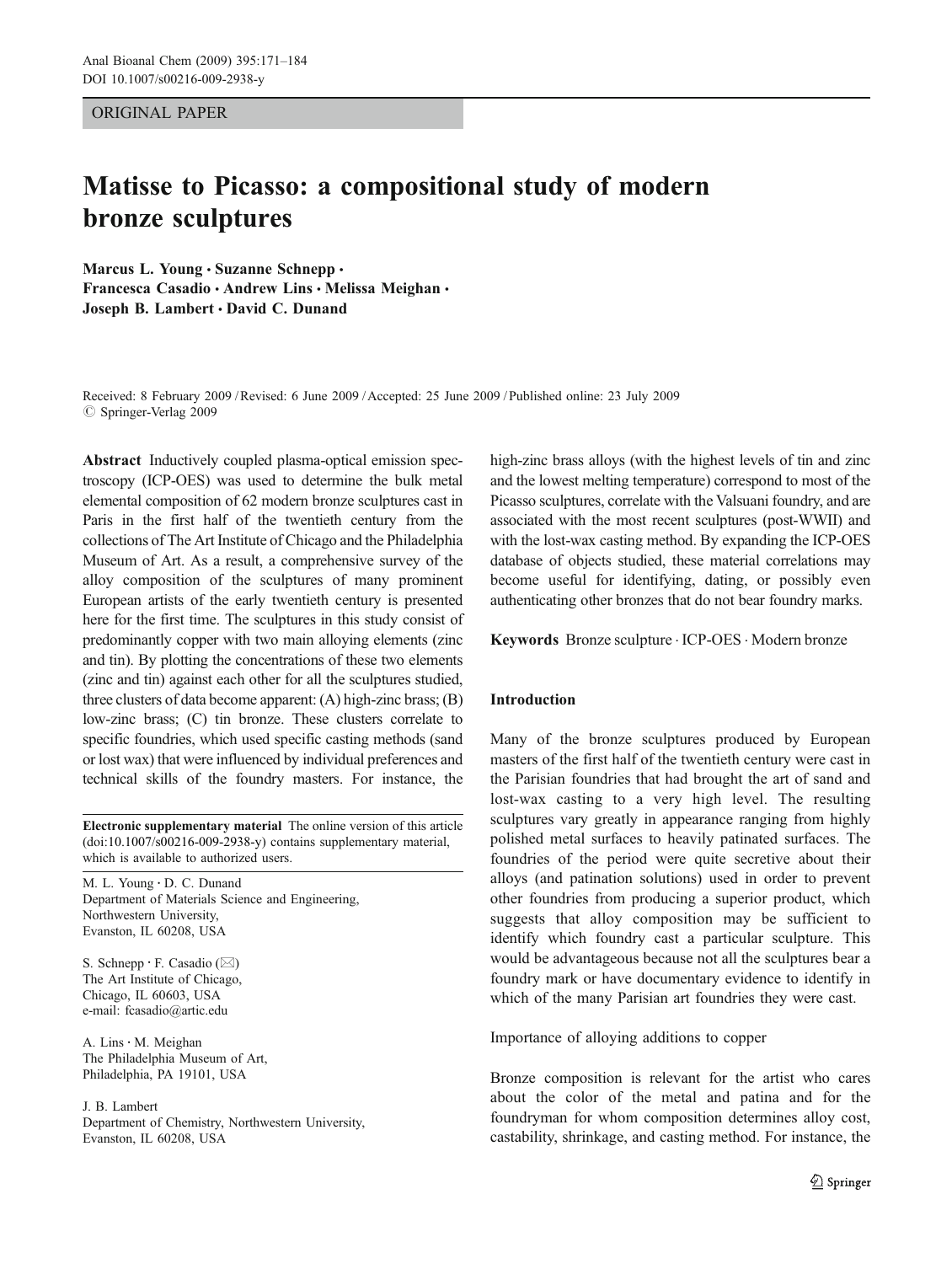addition of small amounts of tin  $(1-6 \text{ wt.})$ % to copper effectively lowers the melting temperature required for casting. Besides improving the castability of the alloy, adding tin has the benefit of making sculptures harder, stronger, and more corrosion/oxidation resistant than copper alone. Similarly, the addition of zinc  $(1-35 \text{ wt.})\%$ to copper also lowers the melting temperature for casting, but, on a weight basis, Zn is less efficient than Sn at depressing the liquidus of copper [[1\]](#page-13-0). Zinc additions also make copper harder, stronger, and more corrosion/oxidation resistant. However, above about 15 wt.% Zn, the alloy becomes susceptible to dezincification, a condition resulting in selective removal of zinc in the presence of oxygen and water, which leaves behind a porous, copper-rich surface. Adding small amounts of tin to a copper–zinc alloy greatly increases its resistance to dezincification [\[2](#page-13-0)]. Alloying additions also affect the color of the copper. As the amount of tin increases from 1 to 6 wt. $\%$ , the metal color changes from a dark reddish brown (copper color) to a light gold color. With additions of zinc  $(1-35 \text{ wt.})\%$ , the copper color shifts to a light silvery color. Besides affecting the appearance of the base metal, alloying also affects the patination. These alloys react differently to a given chemical patination solution and, therefore, result in a different appearance. For example, increasing the amount of Sn makes patination easier, but the final step of chiseling or punching ("chasing") the sculpture becomes more difficult [\[3](#page-13-0)]. This is particularly relevant for sand cast sculptures, which require a lot of hand finishing. An indepth knowledge of bronze composition can thus become an element of secondary evidence for the art historian and connoisseur studying early twentieth century sculpture and trying to address questions about authenticity, provenance, and artist intention.

## A note on traditional casting methods

Sand and lost-wax casting were the methods of choice for the art foundries of early twentieth century France. These complex processes of sculpture manufacturing generally leave behind some traces, which aid in visually identifying the casting method used for a particular sculpture.

Sand casting typically begins with a plaster model set into a two-part or multipart casting flask [\[3](#page-13-0)–[5](#page-13-0)]. In each part, the plaster is surrounded by packed sand. After the flask is opened, the plaster model is removed and replaced with a core composed of fine sand and other materials, often including iron wire or rod. This core, which is roughly 1– 2 cm. smaller than the plaster original, is held in place in the void previously occupied by the plaster model with pins (chaplets) that extend into the adjacent sand and leave equal spacing around the core. This space or gap is filled by

molten metal during the casting. In larger sand castings, appendages such as heads and outstretched arms or legs are often cast separately and joined, usually mechanically, to other sections. This technique requires great skills in mold design and construction and in the assembly of the sections. The finishing steps in the best castings disguise the joints very successfully and usually entail extensive hammering/ planishing [[6\]](#page-13-0).

Although the lost-wax method is ancient, dating back to as early as 3600 BC in the Middle East [[4,](#page-13-0) [7](#page-13-0), [8](#page-13-0)], it was rarely used in France by the early nineteenth century, when most artists and foundries were using the sand casting method [\[3](#page-13-0), [4](#page-13-0)]. Lost-wax casting in the twentieth century involved using a flexible (gelatin or, later, agar or rubber) mold to take an impression of a model [[4\]](#page-13-0). This impression was then coated with a wax layer in the interior. The cavity was filled with a plaster-based material to create the core. This wax-surfaced "positive" could be easily adjusted by the artist by adding or subtracting wax at this stage. Pouring channels and vents were then created from wax, and the whole sculpture was encased in a plaster-based "retainer" mold. The mold was heated to melt out the wax, and the bronze was poured. The sculpture could usually easily be cast all in one piece, thus obviating the need for the assembling workman and for extensive surface work to remove mold lines resulting from the sand casting method. Lost-wax casting also had the reputation of being better at reproducing fine detail, though the best sand cast pieces could display excellent detail as well. In the first half of the twentieth century, artists gradually converted from sand to lost-wax casting due to the development of limited editions, ease of repair/alteration of the wax model, and the reproducibility of fine detail.

While some foundries started with the sand casting method and then switched to the lost-wax casting method as it gained in popularity during this period, many foundries used only the sand (i.e., Rudier) or lost-wax (i.e., Hébrard) casting method exclusively [[3\]](#page-13-0).

## Scientific studies of artistic bronzes

Scientific studies of modern art materials have predominately focused on the study of modern paints [\[9](#page-13-0)–[12](#page-13-0)], polymers used in modern textiles [[13\]](#page-13-0), and other plastic artifacts [\[14](#page-13-0)]. For modern bronzes and three-dimensional works in other media, the focus in the literature has rather been on their conservation [[15](#page-13-0)–[17](#page-13-0)]. To date, only a small number of papers have examined modern artistic metals using inductively coupled plasma (ICP) spectroscopy [\[18](#page-13-0), [19\]](#page-13-0), X-ray fluorescence (XRF) [\[4](#page-13-0)], or scanning electron microcopy/energy-dispersive X-ray spectroscopy (EDX) [\[4](#page-13-0), [19,](#page-13-0) [20](#page-13-0)], focusing mostly on the studio practices of Henri Matisse [[4,](#page-13-0) [18\]](#page-13-0) and Auguste Rodin [\[20](#page-13-0)].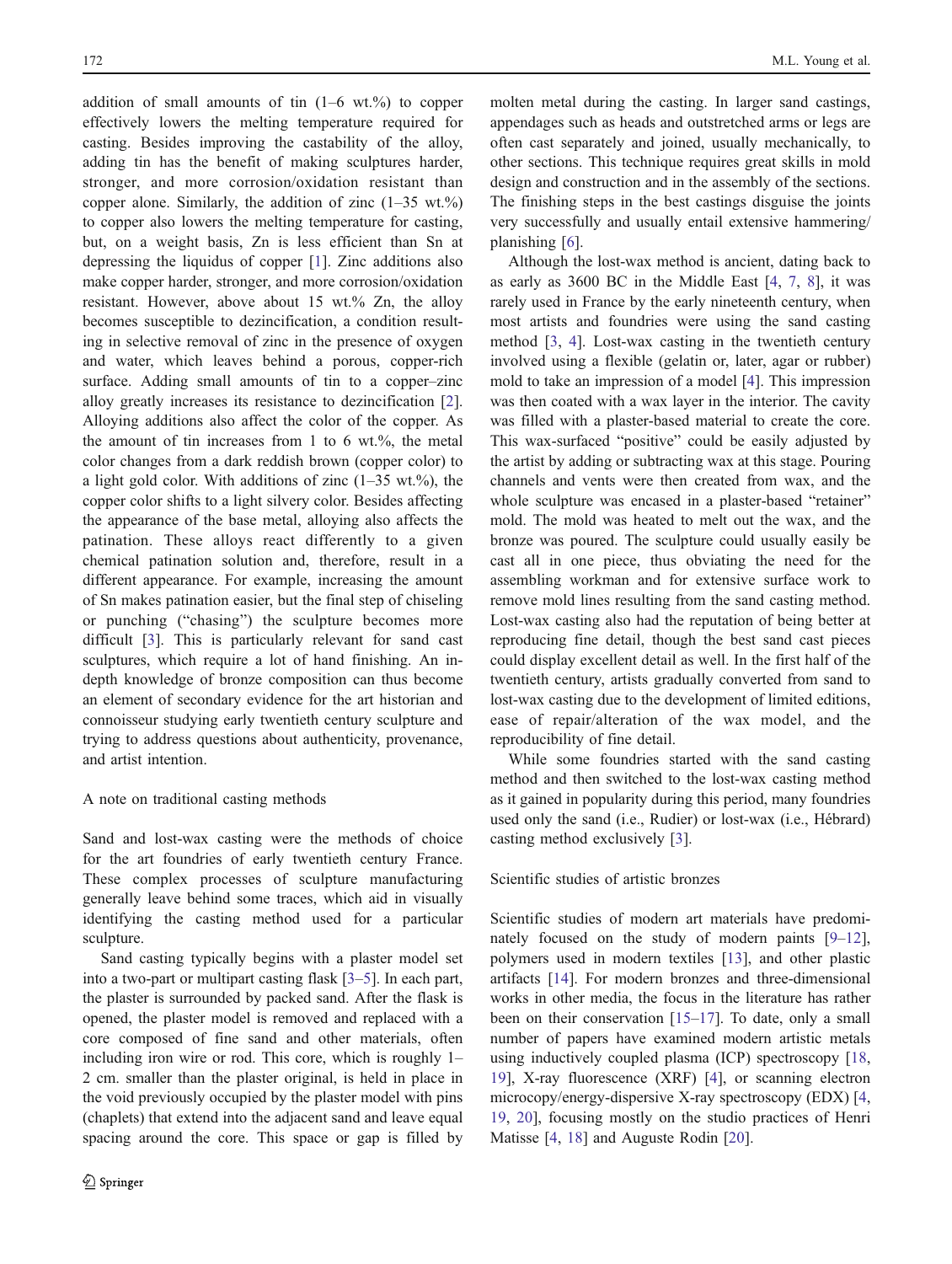Rather than concentrating on one case study or devoting a monographic effort on a single artist, the research presented here examines, for the first time, a large number of sculptures representing many different artists and foundries. Sixty-two modern bronzes—from the collections of The Art Institute of Chicago (AIC, 46 sculptures) and the Philadelphia Museum of Art (PMA, 16 sculptures)—were examined primarily using ICP-optical emission spectroscopy (ICP-OES) to determine the precise elemental composition of the alloys. These modern bronzes, dating from the 1900s to the 1950s, include sculptures by many prominent artists of the time, such as Joseph Antoine Bernard, Pierre Bonnard, Marcel Bouraine, Emile Antoine Bourdelle, Constantin Brancusi, Charles Despiau, Raymond Duchamp-Villon, Guitou Knoop, Paul Landowski, Jacques Lipchitz, Aristide Maillol, Henri Matisse, Chana Orloff, Pablo Picasso, Jane Poupelet, Pierre-Auguste Renoir, Auguste Rodin, and Ossip Zadkine (see Table [1](#page-3-0)). In addition to these modern bronze sculptures, eight commercially available bronze standards and reference materials were examined for comparison and to calibrate and validate the analytical approach.

ICP-OES and ICP-mass spectrometry (MS) have been shown to be effective tools in the study of ancient Cu-based artifacts [\[18](#page-13-0), [21](#page-13-0)–[27\]](#page-13-0). The widespread availability of the equipment (as opposed to, for example, neutron activation analysis or electron microprobe analysis), very wide range of measurable elements, and good sensitivity (higher than, for instance, atomic absorption spectroscopy and X-ray fluorescence) make ICP-OES and ICP-MS very useful elemental analysis techniques for these studies. Although ICP-OES and ICP-MS techniques are destructive, they require only a very small amount of material  $(\sim 10 \text{ mg})$ , which can be taken from a discreet area on the sculpture (preferably at the base or another location hidden from view) and thus can provide very accurate local detail about the elemental composition.

The overarching goal of the present study is to provide material data and correlations of art historical significance between compositional results and the artist, the foundry, the casting method, and the date of creation and casting, thus providing material and historical context for these sculptures. By expanding the current data set, this research may assist in the attribution and dating of some of the sculptures.

### Experimental procedures

ICP-OES was performed using a Varian model ICP spectrometer with spectral range from 175 to 785 nm and resolutions of 0.008, 0.015, and 0.040 nm at 160–335, 335– 670, and 670–850 nm, respectively. Qualitative ICP-MS was performed in select cases with a VG Elemental PQ-ExCell quadrupole ICP-MS with collision cell. Additionally, preliminary XRF measurements were also conducted in order to confirm that the area chosen for sampling was representative of the general composition of the alloy of the sculptures, as well as to determine the composition of reference metals and ICP-OES standards to acquire for this study. The XRF measurements were performed with a portable Bruker Tracer III-V energy-dispersive X-ray fluorescence spectrometer with an X-ray tube equipped with a rhodium (Rh) transmission target and thermoelectrically cooled Ag-free SiPIN detector. Discussion of the results of the XRF study and their comparison with ICP-OES results are beyond the scope of this study and will be the subject of a separate publication.

Samples from the modern bronze sculptures were obtained by drilling small 1.6-mm-diameter holes with cobalt steel drill bits in discreet areas, such as the underside of the sculpture base. The holes were drilled initially to a depth of approximately 1 mm and the turnings were discarded to avoid collecting samples with oxidation, corrosion products, or other extraneous deposits and to ensure that only bulk material was collected. Then, the hole was further drilled until approximately 10 mg of bulk alloy was collected. Although necessary for sampling for ICP-OES, it should be noted here that the use of drill bits may result in a slight increase, for example, in the measured wt. % of Fe, which contributes to a constant background and does not create differences from sample to sample. Additional reference samples from commercial bronzes (SiPi Metals Corporation (SIPI) and Atlas Bronze) and National Institute of Standards and Technology standards with similar compositions to the modern bronzes were also collected using the same methodology (see Supporting Information ESM 1).

Each sample was weighed (measuring on average 10 mg) and placed in a 10-mL conical polypropylene tube with 1.0 mL of aqua regia (75%  $(v/v)$  HCl–25%  $(v/v)$ )  $HNO<sub>3</sub>$ ) and left for 24 h for complete dissolution. After dissolution, the samples were further diluted with aqua regia and ultrapure Millipore  $H_2O$  to reach solutions of approximate concentrations of 5, 10, 20, 100, and 200  $\mu$ g/mL in  $\sim$ 3% (v/v) aqua regia. To each dilution, 1 μg/mL of Eu was added as an internal normalization standard for ICP-OES. Eu was selected due to its large isolated emission lines at 420 and 443 nm as compared to the other elements present in the bronzes. In addition, two sets of ICP-OES standards were created (one with As, Sb, and Sn in  $3\%$  ( $v/v$ ) HCl: the other with Bi, Cr, Cu, Fe, Ni, Pb, and Zn in  $3\%$  (v/v) HNO<sub>3</sub>) with all standard solutions containing 1  $\mu$ g/mL of Eu as an internal normalization standard. All single-element (As, Sb, Sn, Bi, Cr, Cu, Fe, Ni, Pb, Zn, and Eu) starting solutions before dilution were purchased from either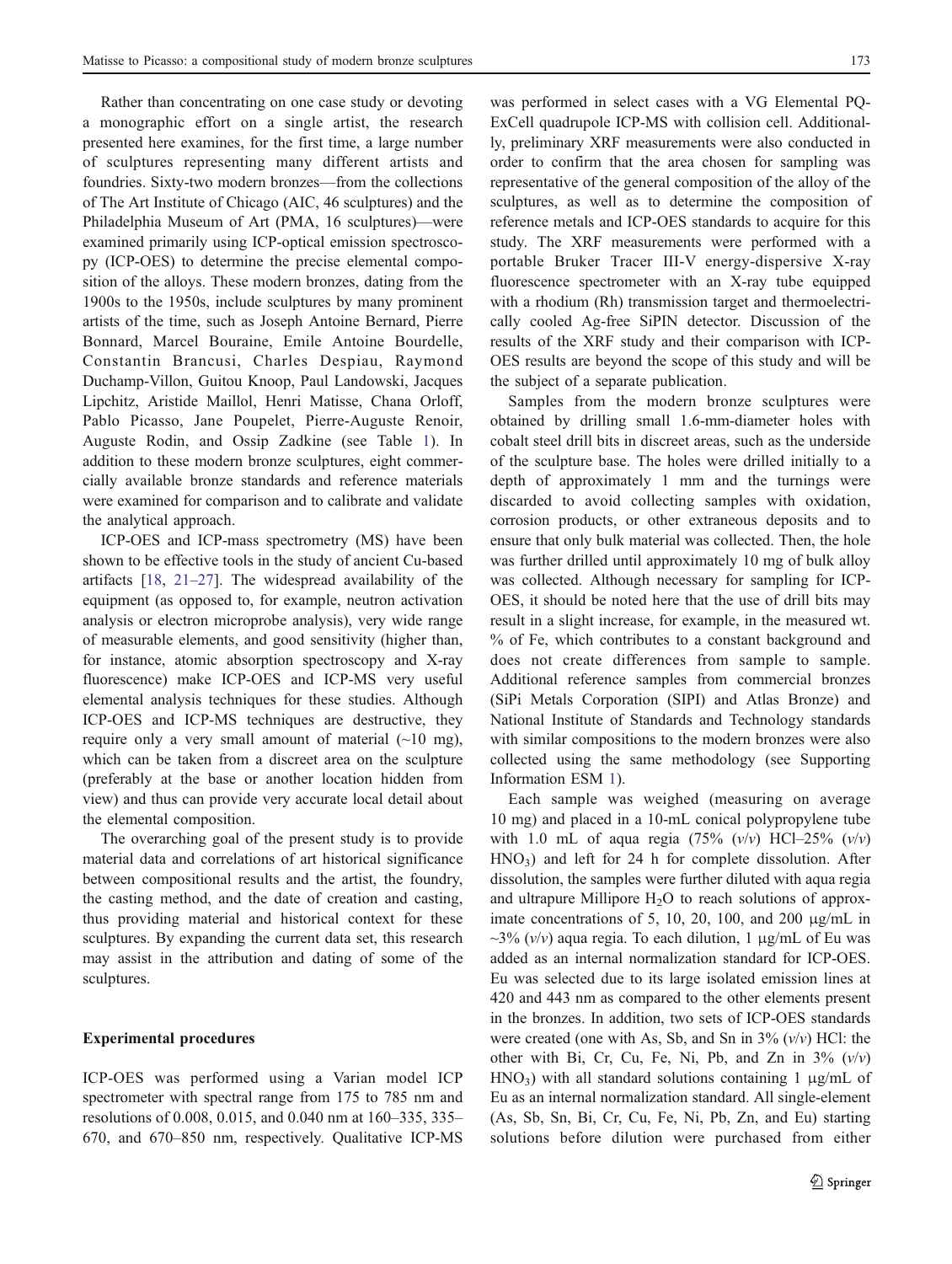<span id="page-3-0"></span>

| Table 1 Description of 62 modern bronzes studied here, including artist, accession number (AIC and PMA indicate the sculpture is from the            |
|------------------------------------------------------------------------------------------------------------------------------------------------------|
| collection of The Art Institute of Chicago and the Philadelphia Museum of Art, respectively), title, foundry, casting method, date of creation, date |
| of casting, and corresponding cluster (A, B, and C)                                                                                                  |

| Artist             | Accession #                      | Title                                          | Foundry                             | Casting<br>method | Creation<br>date   | Casting<br>date  | Cluster       |
|--------------------|----------------------------------|------------------------------------------------|-------------------------------------|-------------------|--------------------|------------------|---------------|
| Bernard            | AIC: 1943.1189                   | Girl with Pail                                 | Hébrard                             | Lost wax          | 1910               |                  | A             |
| Bonnard            | AIC: 1963.927                    | Spring Frolic                                  |                                     |                   | $1904 -$<br>1906   |                  | А             |
| Bouraine           | AIC: 1973.774                    | Dancing Woman with Hoop                        |                                     |                   | $1925 -$<br>1935   |                  |               |
| Bourdelle          | AIC: 1997.543 <sup>a</sup>       | Head of Apollo                                 | Alexis Rudier                       | Sand              | 1900               |                  | $\mathcal{C}$ |
|                    | AIC: 1950.141                    | Head of Young Woman                            | Alexis Rudier                       | Sand              | c. 1910            |                  | $\mathsf{C}$  |
|                    | AIC: 1925.255 <sup>a</sup>       | Heracles (Archer)                              | Alexis Rudier                       | Sand              | 1909               | $1920 -$<br>1922 | $\mathsf C$   |
|                    | AIC: 1953.168                    | Penelope                                       |                                     | Sand              | 1911               |                  |               |
| <b>Brancusi</b>    | PMA:<br>1967.30.6a,b             | Danaide                                        | C. Valsuani                         | Lost wax          | 1913               | 1920             | А             |
|                    | AIC:<br>1985.542a,b <sup>a</sup> | Suffering                                      | C. Valsuani                         | Lost wax          | Pre-1907           | 1907             | А             |
| Daumier            | PMA:<br>1957.127.11a,b           | Alexandre-Simon Pataille                       | Barbedienne                         | (Sand)            | c. 1932            | c. 1955          |               |
|                    | PMA:<br>1986.26.275              | L'Obsequieux                                   | Barbedienne:<br>M.L.G. <sup>b</sup> |                   |                    |                  |               |
|                    | PMA:<br>1986.26.9a,b             | Ratapoil                                       | Alexis Rudier                       |                   | Pre-1925           | c. 1925          | C             |
| Degas              | PMA:<br>1954.92.21a,b            | Woman Rubbing her Back with a<br>Sponge, Torso | Hébrard                             | Lost wax          |                    | Post-<br>1920    | A             |
|                    | PMA:<br>1963.181.82a,b           | Woman Taken Unawares                           | Hébrard                             | Lost wax          |                    | Post-<br>1920    | А             |
| Despiau            | AIC: 1954.324                    | Madame de Waroquier                            | C. Valsuani                         | Lost wax          | 1927               |                  | А             |
|                    | AIC: 1950.93                     | Young Girl                                     | C. Valsuani                         | Lost wax          | 1929               |                  | А             |
| Duchamp-<br>Villon | AIC: 1957.165                    | Horse                                          | Susse                               |                   | 1914               | $1955-$<br>1957  |               |
| Knoop              | AIC: 1939.238                    | Katharine Cornell                              | C. Valsuani                         | Lost wax          | 1937               |                  | А             |
| Landowski          | AIC: 1923.314                    | Henry Harrison Getty                           | C. Valsuani                         | Lost wax          | 1918               |                  |               |
| Lipchitz           | AIC: 1996.394                    | Mother and Child                               |                                     |                   | 1949               |                  |               |
|                    | AIC: 1943.594                    | Rape of Europa                                 |                                     |                   | 1938               |                  |               |
|                    | AIC: 1955.826                    | The Reader                                     |                                     | Lost wax          | 1919               |                  |               |
|                    | PMA:<br>1949.78.1a,b             | Sailor with Guitar                             | C. Valsuani                         |                   | 1914               |                  |               |
|                    | PMA:<br>1955.96.2a,b             | Woman with Braid                               | C. Valsuani                         | Lost wax          | 1914               |                  |               |
| Maillol            | AIC: 1934.383 <sup>a</sup>       | Girl with Arm over Her Eyes                    |                                     | Sand              | 1900               |                  | B             |
|                    | AIC: 1947.86                     | Leda                                           |                                     | Sand              | c. 1902            |                  | $\, {\bf B}$  |
|                    | PMA:<br>1950.92.44               | Leda                                           | Alexis Rudier                       |                   | c. 1900            |                  |               |
|                    | AIC: 1934.384                    | Nude                                           |                                     | (Sand)            | 1900               |                  | $\mathbf B$   |
|                    | AIC:<br>1932.1144a,b             | Renoir                                         |                                     | (Sand)            | 1907               |                  | B             |
|                    | AIC: 1971.779                    | Woman with Crab                                |                                     |                   | 1903               |                  | B             |
| Matisse            | AIC: 1958.16                     | Seated Nude                                    | C. Valsuani                         | Lost wax          | c. $1922-$<br>1925 | 1951             | А             |
|                    | PMA:<br>1960.146.1a,b            | Seated Nude with Pedestal                      | C. Valsuani                         | Lost wax          | c. 1925            |                  | A             |
|                    | AIC:<br>1949.202a,b              | The Serf                                       | Bingen-<br>Costenoble               | (Sand)            | Pre-1908           | 1908             | B             |
|                    | PMA:<br>1963.210a,b              | Serpentine Woman                               | C. Valsuani                         | Lost wax          | 1909               |                  | A             |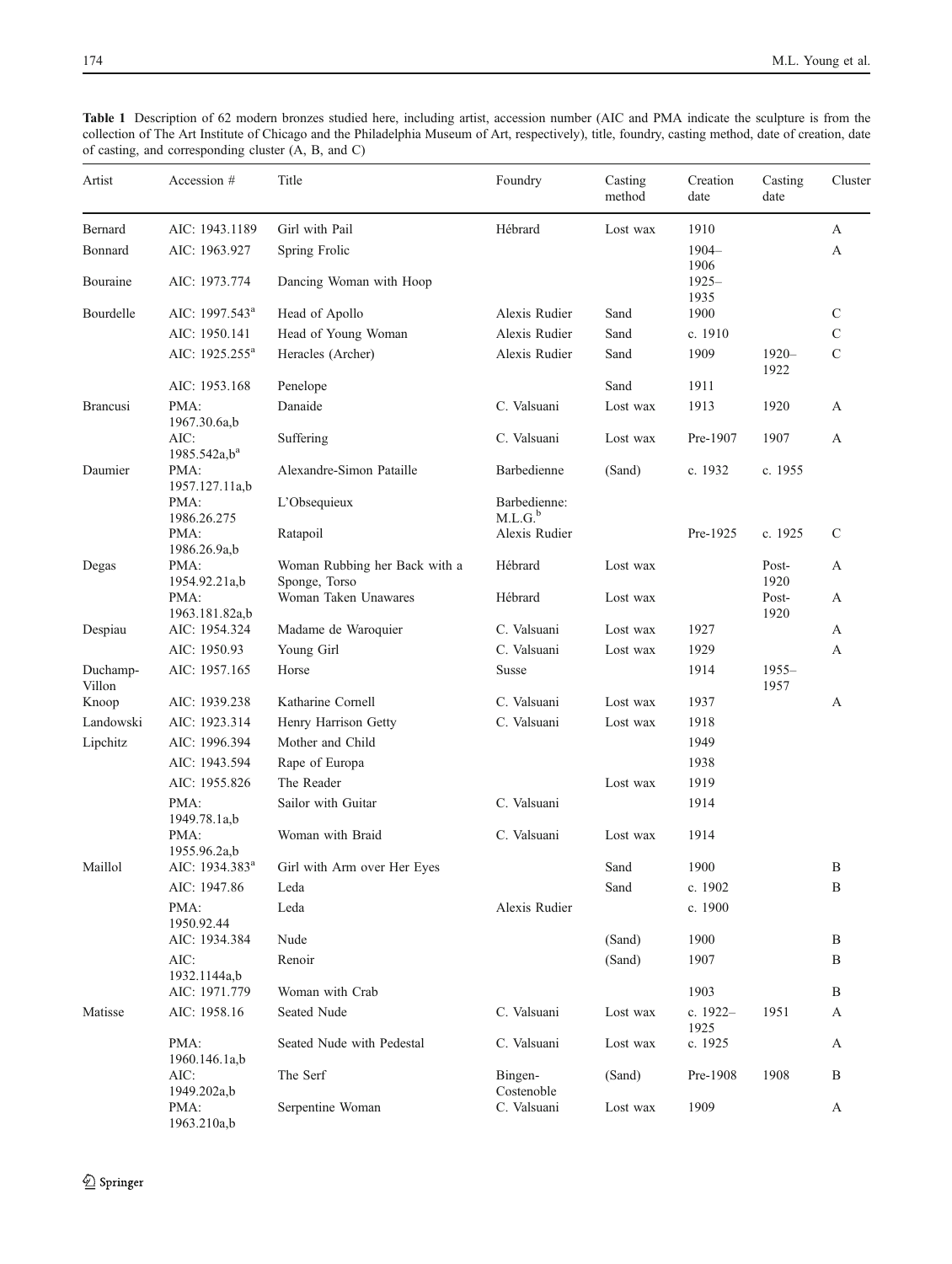| Artist                                 | Accession #             | Title                                  | Foundry               | Casting<br>method | Creation<br>date | Casting<br>date  | Cluster       |
|----------------------------------------|-------------------------|----------------------------------------|-----------------------|-------------------|------------------|------------------|---------------|
|                                        | PMA:<br>1967.030.51a,b  | Standing Nude with Arms Raised         | Bingen-<br>Costenoble |                   | 1906             |                  | B             |
|                                        | AIC: 1992.654           | Woman Leaning on Her Hands             | (C. Valsuani)         | Lost wax          | 1905             | c. 1930          | A             |
|                                        | AIC: 1932.1145          | Small Crouching Nude without an<br>Arm | (F. Godard)           | (Sand)            | c. 1908          | $1922 -$<br>1923 | B             |
| Orloff                                 | AIC: 1930.227           | Woman with Basket                      | Alexis Rudier         | Sand              | 1926             |                  | $\mathsf{C}$  |
| Picasso                                | AIC: 1967.682           | Female Figure                          | C. Valsuani           | Lost wax          | $1945 -$<br>1947 |                  | B             |
|                                        | AIC: 1957.70a,<br>$h^a$ | Flowers in a Vase                      | C. Valsuani           | Lost wax          | 1951             | 1953             | A             |
| Poupelet<br>Renoir<br>Rodin<br>Zadkine | AIC: 1949.584           | Head of a Woman (Fernande)             |                       | Sand              | 1909             | 1909-<br>1912    |               |
|                                        | AIC: 1964.193           | Jester                                 |                       | Sand              | 1905             |                  | B             |
|                                        | AIC: 1967.683           | Standing Woman 1                       |                       | (Lost wax)        | 1947             |                  | A             |
|                                        | AIC: 1967.685           | Standing Woman 2                       | C. Valsuani           | Lost wax          | 1947             |                  | A             |
|                                        | AIC: 1967.686           | Standing Woman 3                       |                       | (Lost wax)        | 1945             |                  | A             |
|                                        | AIC: 1967.687           | Standing Woman 4                       | C. Valsuani           | Lost wax          | 1947             |                  | A             |
|                                        | AIC: 1967.688           | Standing Woman 5                       |                       | (Lost wax)        | 1945             |                  | A             |
|                                        | AIC: 1967.689           | Standing Woman 6                       | C. Valsuani           | Lost wax          | 1947             |                  | A             |
|                                        | AIC: 1967.690           | Standing Woman 7                       |                       | Lost wax          | 1945             |                  | A             |
|                                        | AIC: 1927.366           | Cat                                    |                       | Sand              | Pre-1924         | Pre-1924         | B             |
|                                        | AIC: 1931.569           | Cat                                    | L. Gatti              | Lost wax          | Pre-1931         | Pre-1931         |               |
|                                        | AIC: 1927.368           | Cock                                   |                       | (Sand)            | 1909             | Pre-1927         | $\mathsf{C}$  |
|                                        | AIC:<br>1927.365.2      | Cow                                    |                       | Sand              | $1900 -$<br>1910 |                  | B             |
|                                        | AIC: 1931.568           | Goat                                   |                       | (Sand)            | Pre-1931         | Pre-1931         | B             |
|                                        | AIC: 1927.369           | Goose                                  |                       | (Sand)            | 1909             |                  | А             |
|                                        | AIC:<br>1927.365.1      | Peasant                                |                       | Sand              | $1900 -$<br>1910 |                  | $\mathcal{C}$ |
|                                        | AIC: 1927.367           | Rabbit                                 |                       | Sand              | 1909             |                  | B             |
|                                        | AIC: 1927.364           | Woman Bathing                          |                       | Sand              | $1900 -$<br>1910 |                  | B             |
|                                        | PMA:<br>1950.92.47a,b   | Head of Coco                           | C. Valsuani           |                   | 1908             |                  | A             |
|                                        | PMA:<br>1967.30.73a,b   | The Athlete                            |                       |                   | Pre-1904         | 1904             | $\mathcal{C}$ |
|                                        | PMA:<br>1929.7.4a,b     | The Athlete                            | Alexis Rudier         |                   | Pre-1925         | 1925             | $\mathcal{C}$ |
|                                        | PMA:<br>1964.80.1a,b    | Harlequin                              | Grandhomme-<br>Andro  |                   | 1928             |                  |               |

#### Table 1 (continued)

Unknown information is left blank. In the "Foundry" and "Casting method" columns, parentheses indicate value is likely (as inferred by visual observation and available information) but not known. Measurements from two different sites on the same sculpture are designated by a and b at the end of the accession #

<sup>a</sup> ICP-MS was also performed

<sup>b</sup> M.L.G. refers to the owner (Maurice Le Garrec) of the original clay models from which the bronze casts were made, and indicated his authorization of the casting

Aldrich or Fluka chemical companies. Both sets of ICP-OES standards were measured before testing the unknown modern bronzes to produce a best-fit curve based on three replications at each concentration for each selected element. Intensity of selected emission lines of the elements of interest vs. concentration using a blank (0 μg/mL), which

consisted of  $3\%$  (v/v) HNO<sub>3</sub>, was used for background subtraction. Five concentrations  $(0.1, 0.5, 1, 5, 10,$  and 25 μg/mL) from each set of ICP-OES standards were used to generate calibration curves, which were then used to estimate elemental concentrations based on intensity of emission of an unknown modern bronze sample.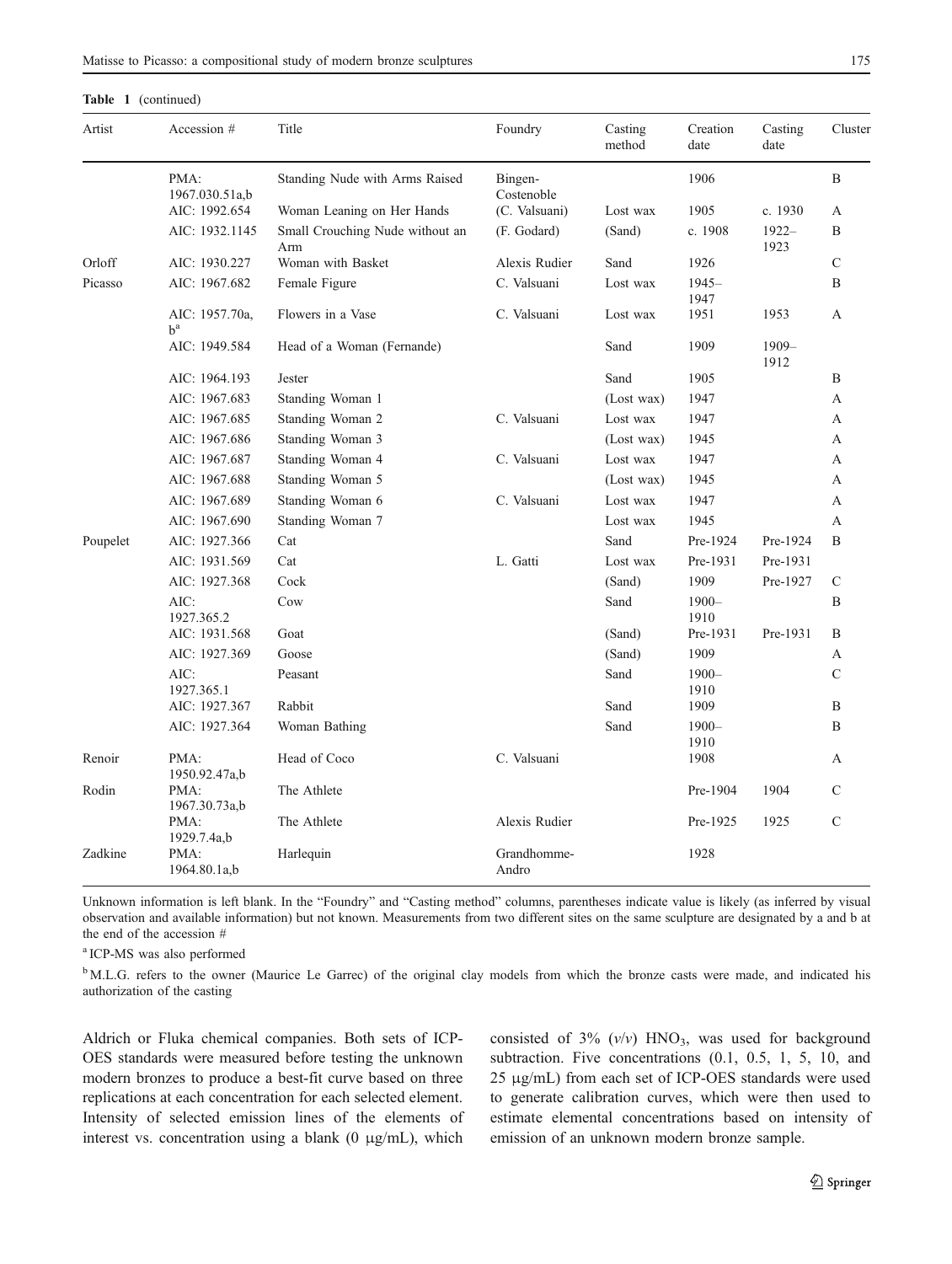<span id="page-5-0"></span>After all of the calibration curves for the ICP-OES standard were generated, the known commercial bronzes and unknown modern bronzes were analyzed. Generally, the concentrations of the elements falling in the compositional range of 55–100 wt.% (i.e., Cu) were determined from the 10- μg/mL sample dilution. The concentrations of the elements in the compositional range of  $12-55$  wt.% (i.e., Zn) were determined from the 20- μg/mL sample dilution. The concentrations of the elements in the compositional range of 6 –12 wt.% (i.e., Sn and Zn) were determined from the 100- μg/mL sample dilution. The concentrations of the elements in the compositional range of 0.1 –6 wt.% were determined from the 200- μg/mL sample dilution. Instrument detection limits in microgram per milliliter for specific emission lines from each element are shown in ESM 1 .

## Results and discussion

Elemental compositions before normalization for the asreceived standards and references as reported by the manufacturer and values determined by ICP-OES in this experiment are shown in totality in Supporting Information ESM 1 and for two selected modern bronzes in Table 2. In all tables and throughout the rest of this paper, all compositions are expressed in weight percent. Replicate analysis of the reference metals and standards highlighted that the error on the commercial bronzes can be calculated to 1% of the reported values, indicating good accuracy of the method and also that it is possible to use the commercial references from SIPI metals and Atlas for validating modern bronze measurements.

Table [3](#page-6-0) presents elemental compositions and their standard deviations determined from ICP-OES for all modern bronzes studied, after normalization (for details about normalization, see Note on Experimental Error and Normalization Factors in Supporting Information). Each set of elemental wavelength measurements is multiplied by a specific normalization factor.

Additional trace elements are most probably present but were not measured specifically by ICP-OES here. To address this issue, qualitative ICP-MS analysis, which provides the entire elemental spectrum and thus allows for the identification of all elements present [[28](#page-13-0) –[30\]](#page-13-0), was performed on a select number of commercial and modern bronzes, thus revealing that all selected samples had trace elements not measured by ICP-OES amounting to  $0.03\pm$ 0.004% of the overall composition (see Note on Results from ICP-MS in Supporting Information). Given the presence of 0.03% additional elements discovered by ICP-MS, each set of measurements were normalized to 99.97% rather than 100%.

|                                                                                                                                                                                                                                        | Element in wt.%             |    |        |  |                                              |    |                                        |  |      |                  |          |                                                                     |    |                |     |           |
|----------------------------------------------------------------------------------------------------------------------------------------------------------------------------------------------------------------------------------------|-----------------------------|----|--------|--|----------------------------------------------|----|----------------------------------------|--|------|------------------|----------|---------------------------------------------------------------------|----|----------------|-----|-----------|
| Artist Accession #                                                                                                                                                                                                                     |                             | Яh | $\sin$ |  | È                                            | £e |                                        |  | As   |                  | Вi<br>Бi |                                                                     | Sb |                |     | Elemental |
|                                                                                                                                                                                                                                        | 324.75 327.40 206.20 213.86 |    |        |  | $189.92$ $242.17$ $242.95$ $220.35$          |    |                                        |  |      |                  |          | 238.20 259.94 230.3 231.6 193.7 235.0 223.1 205.6 267.7 217.6 231.1 |    |                | sum |           |
| Maillol AIC: 1932.1144a 95 (1) 94 (1) 5.06 (4) 5.41 (2)                                                                                                                                                                                |                             |    |        |  | 1.12 (1) 1.11 (2) 1.10 (2) 0.093 (2) 0.093   |    | 0.094 0.045 0.030 0.03 0.02 Trace None |  |      |                  |          |                                                                     |    | None None      |     | 100.75    |
| AIC: 1932.1144b 94.5 (4) 93.7 (4) 5.08 (5) 5.43 (3)                                                                                                                                                                                    |                             |    |        |  | 1.09 (2) 1.10 (2) 1.08 (1) 0.089 (4) 0.093   |    | $0.046$ 0.05 1 0.06 0.01               |  |      |                  | None     | 0.001                                                               |    | None<br>Trace  |     | 100.70    |
| Picasso AIC: 1957.70a1 78.7 (2) 78.4 (2) 12.6 (4)                                                                                                                                                                                      |                             |    |        |  | $3.49(5)$ $3.43(4)$ $3.39(5)$ $0.154(3)$     |    |                                        |  | 0.05 | 0.04             | 0.01     | 0.001                                                               |    | 0.01<br>0.02   |     | 94.74     |
| AIC: 1957.70a2 83.4 (6) 82.1 (6) 12.7 (1) 13.6 (1)                                                                                                                                                                                     |                             |    |        |  | 3.500 (2) 3.43 (2) 3.40 (1) 0.154 (8) 0.095  |    | $0.095$ $0.032$ $0.019$                |  |      | 0.02 Trace Trace |          | Trace                                                               |    | Trace<br>Trace |     | 99.64     |
| AIC: 1957.70b                                                                                                                                                                                                                          | 81.2 (1) 80.8 (1) 13.1 (3)  |    |        |  | 4.00 $(7)$ 3.91 $(5)$ 3.88 $(2)$ 0.235 $(2)$ |    |                                        |  | 0.05 | 0.06 0.01        |          | None                                                                |    | 0.01<br>0.02   |     | 98.37     |
| Measured wavelengths (nm) are shown below the corresponding element. Blanks indicate wavelength values that were not measured. For a complete list of elemental compositions before<br>normalization, see Supporting Information ESM 1 |                             |    |        |  |                                              |    |                                        |  |      |                  |          |                                                                     |    |                |     |           |

before normalization Table 2 Elemental compositions for two modern bronzes before normalization bronzes modern two for compositions Elemental Table 2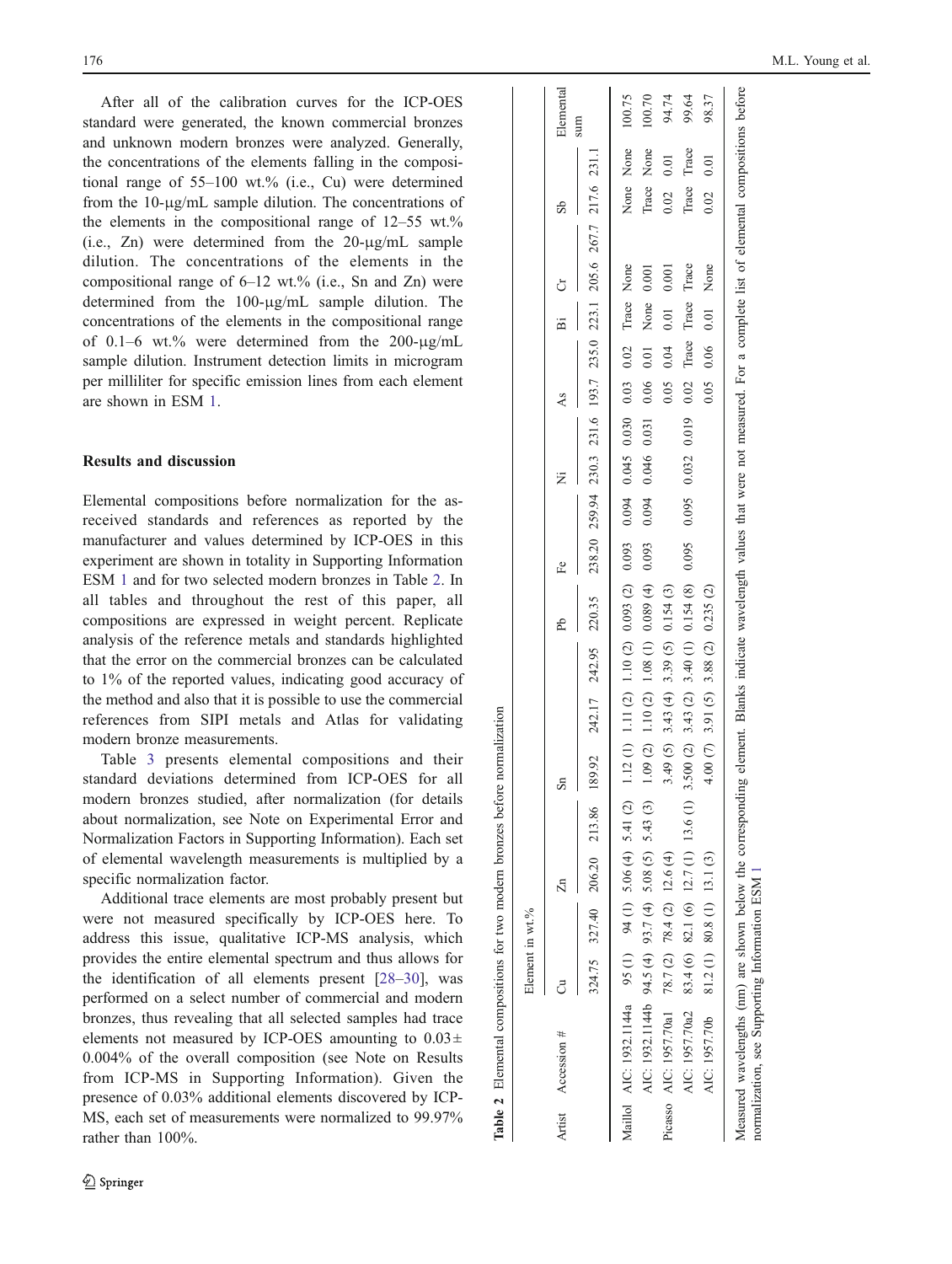<span id="page-6-0"></span>Table 3 Normalized elemental composition (wt.%) for 62 modern bronzes from AIC and PMA, which have been separated according to compositionally similar groups cluster A, cluster B, cluster C, and outliers

| Artist             | Accession #                         | Element in wt.% |            |         |          |      |      |          |       |       |
|--------------------|-------------------------------------|-----------------|------------|---------|----------|------|------|----------|-------|-------|
|                    |                                     | Cu              | Zn         | Sn      | Pb       | Fe   | Ni   | As       | Cr    | Sb    |
| Cluster A          |                                     |                 |            |         |          |      |      |          |       |       |
| Bernard            | AIC: 1943.1189                      | 87.0(1)         | 9.4(2)     | 3.34(6) | 0.093(2) | 0.04 | 0.01 | 0.03     | Trace | 0.02  |
| Bonnard            | AIC: 1963.927                       | 82.9(2)         | 10.74(1)   | 3.84(2) | 2.42(2)  |      |      | 0.04     | None  | 0.08  |
| <b>Brancusi</b>    | PMA: 1967.30.6a,b <sup>a</sup>      | 82.3(4)         | 13.4(1)    | 3.61(5) | 0.416(3) | 0.15 | 0.04 | 0.04     | Trace | 0.01  |
|                    | AIC: 1985.542a,b <sup>a</sup>       | 82.0(5)         | 12.96(8)   | 4.45(6) | 0.358(5) | 0.22 | 0.04 | 0.03     | None  | 0.02  |
| Degas              | PMA: 1954.92.21a,b <sup>a</sup>     | 81.9(5)         | 12.5(1)    | 4.02(2) | 1.25(1)  | 0.26 | 0.02 | 0.05     | Trace | 0.02  |
|                    | PMA: 1963.181.82a,b <sup>a</sup>    | 82.8(2)         | 11.71(8)   | 4.08(4) | 1.25(1)  | 0.06 | 0.01 | Trace    | Trace | 0.06  |
| Despiau            | AIC: 1954.324                       | 84.9 (8)        | 11.6(1)    | 2.94(5) | 0.320(5) | 0.15 | 0.05 | 0.02     | None  | 0.02  |
|                    | AIC: 1950.93                        | 84.8(1)         | 11.74(2)   | 2.96(2) | 0.289(5) | 0.11 | 0.05 | 0.03     | None  | 0.02  |
| Knoop              | AIC: 1939.238                       | 82.9(5)         | 13.65(9)   | 3.27(4) | 0.030(3) | 0.07 | 0.03 | $0.00\,$ | None  | 0.02  |
| Matisse            | AIC: 1958.16                        | 84.6 (5)        | 11.0(1)    | 2.83(5) | 1.23(1)  | 0.11 | 0.04 | 0.02     | None  | 0.13  |
|                    | PMA: 1960.146.1a,b <sup>a</sup>     | 84.8 (2)        | 12.91(6)   | 2.10(3) | 0.067(2) | 0.05 | 0.01 | 0.02     | None  | 0.01  |
|                    | PMA: 1963.210a,b <sup>a</sup>       | 84.9(3)         | 12.8(1)    | 2.07(2) | 0.093(1) | 0.08 | 0.01 | None     | Trace | 0.01  |
|                    | AIC: 1992.654                       | 84.26(5)        | 12.6(1)    | 2.87(4) | 0.070(2) | 0.09 | 0.02 | 0.03     | None  | 0.01  |
| Picasso            | AIC: 1957.70a <sup>a</sup> (figure) | 82.9(4)         | 13.2(3)    | 3.54(3) | 0.159(3) | 0.10 | 0.02 | 0.04     | None  | 0.01  |
|                    | AIC: 1957.70b (base)                | 82.32 (9)       | 13.4(3)    | 3.99(5) | 0.239(2) | 0.10 | 0.02 | 0.06     | None  | 0.01  |
|                    | AIC: 1967.683                       | 81.84 (6)       | 14.2(2)    | 3.09(1) | 0.612(5) | 0.12 | 0.02 | 0.09     | None  | 0.05  |
|                    | AIC: 1967.685 <sup>a</sup>          | 85.9(1)         | 10.5(1)    | 3.00(5) | 0.369(5) | 0.08 | 0.01 | 0.02     | None  | 0.05  |
|                    | AIC: 1967.686                       | 82.5(1)         | 14.10(5)   | 2.68(2) | 0.504(2) | 0.10 | 0.02 | 0.07     | None  | 0.04  |
|                    | AIC: 1967.687                       | 82.6(3)         | 13.5(1)    | 3.51(3) | 0.187(8) | 0.09 | 0.01 | 0.04     | Trace | 0.03  |
|                    | AIC: 1967.688                       | 81.75(2)        | 14.3 $(3)$ | 3.02(5) | 0.621(5) | 0.10 | 0.02 | 0.08     | Trace | 0.04  |
|                    | AIC: 1967.689                       | 82.78 (7)       | 13.7(2)    | 3.13(4) | 0.162(2) | 0.12 | 0.01 | 0.04     | Trace | 0.03  |
|                    | AIC: 1967.690                       | 81.0(2)         | 14.26(9)   | 3.54(5) | 0.267(4) | 0.76 | 0.02 | 0.06     | Trace | 0.03  |
| Poupelet           | AIC: 1927.369aª                     | 82.6(1)         | 14.1(2)    | 3.08(3) | 0.140(4) | 0.05 | 0.04 | 0.02     | None  | None  |
| Renoir             | PMA: 1950.92.47a,b <sup>a</sup>     | 83.5(2)         | 13.6(1)    | 2.62(3) | 0.144(2) | 0.06 | 0.02 | 0.03     | Trace | 0.02  |
| Cluster B          |                                     |                 |            |         |          |      |      |          |       |       |
|                    | AIC: 1934.383                       | 92.28(7)        | 5.85(5)    | 1.58(2) | 0.232(3) |      |      | 0.03     | None  | 0.01  |
| Maillol<br>Matisse | AIC: 1947.86                        | 93.6(3)         | 4.56(3)    | 1.42(3) | 0.239(3) | 0.09 | 0.02 | Trace    | Trace | Trace |
|                    | AIC: 1934.384                       | 91.8(5)         | 5.99(1)    | 1.67(2) | 0.269(4) | 0.19 | 0.01 | Trace    | None  | 0.01  |
|                    | AIC: 1932.1144a,b <sup>a</sup>      | 93.4(7)         | 5.20(4)    | 1.09(2) | 0.092(2) | 0.09 | 0.03 | 0.03     | Trace | None  |
|                    | AIC: 1971.779                       | 93.5(6)         | 4.60(6)    | 1.43(3) | 0.244(9) | 0.09 | 0.02 | Trace    | Trace | Trace |
|                    | AIC: 1949.202a (base)               | 93.7(2)         | 4.11(5)    | 1.32(3) | 0.70(1)  | 0.05 | 0.03 | 0.05     | None  | 0.03  |
|                    | AIC: 1949.202b (figure)             | 92.5(2)         | 4.06(3)    | 1.95(3) | 1.150(7) | 0.18 | 0.03 | 0.06     | None  | 0.03  |
|                    | PMA: 1967.030.51a,b <sup>a</sup>    | 94.2(3)         | 3.53(3)    | 1.69(3) | 0.098(3) | 0.37 | 0.03 | 0.03     | Trace | 0.01  |
|                    | AIC: 1932.1145                      | 92.8(5)         | 3.86(3)    | 2.13(3) | 0.96(1)  | 0.14 | 0.02 | 0.05     | None  | 0.02  |
| Picasso            | AIC: 1967.682 <sup>a</sup>          | 89.9(5)         | 6.21(4)    | 2.32(4) | 1.35(2)  | 0.05 | 0.02 | 0.02     | None  | 0.09  |
|                    | AIC: 1964.193                       | 93.0(1)         | 5.78(2)    | 1.01(1) | 0.072(2) | 0.03 | 0.02 | 0.05     | None  | 0.02  |
| Poupelet           |                                     |                 |            |         |          |      | 0.02 | 0.05     | None  |       |
|                    | AIC: 1927.366                       | 91.0(4)         | 7.01(4)    | 1.62(3) | 0.141(3) | 0.10 |      |          |       | Trace |
|                    | AIC: 1927.365.2                     | 90.8(8)         | 7.11(4)    | 1.46(2) | 0.158(2) | 0.31 | 0.05 | 0.08     | None  | 0.01  |
|                    | AIC: 1931.568                       | 93.2(2)         | 4.85(7)    | 1.29(2) | 0.488(9) | 0.09 | 0.03 | 0.05     | None  | 0.01  |
|                    | AIC: 1927.367                       | 93.89 (8)       | 3.95(5)    | 1.74(3) | 0.283(5) | 0.06 | 0.01 | 0.03     | None  | None  |
|                    | AIC: 1927.364                       | 93.4(8)         | 4.53(2)    | 1.64(2) | 0.337(1) | 0.06 | 0.01 | 0.00     | None  | None  |
| Cluster C          |                                     |                 |            |         |          |      |      |          |       |       |
| Bourdelle          | AIC: 1997.543                       | 95.01(7)        | 0.785(1)   | 3.95(5) | 0.093(3) | 0.02 | 0.02 | 0.09     | None  | Trace |
|                    | AIC: 1950.141                       | 95.1(1)         | 1.42(2)    | 3.19(6) | 0.080(5) | 0.07 | 0.02 | 0.06     | None  | 0.06  |
|                    | AIC: 1925.255                       | 95.2(1)         | 1.06(2)    | 3.68(5) | 0.023(1) |      |      | 0.03     | None  | 0.01  |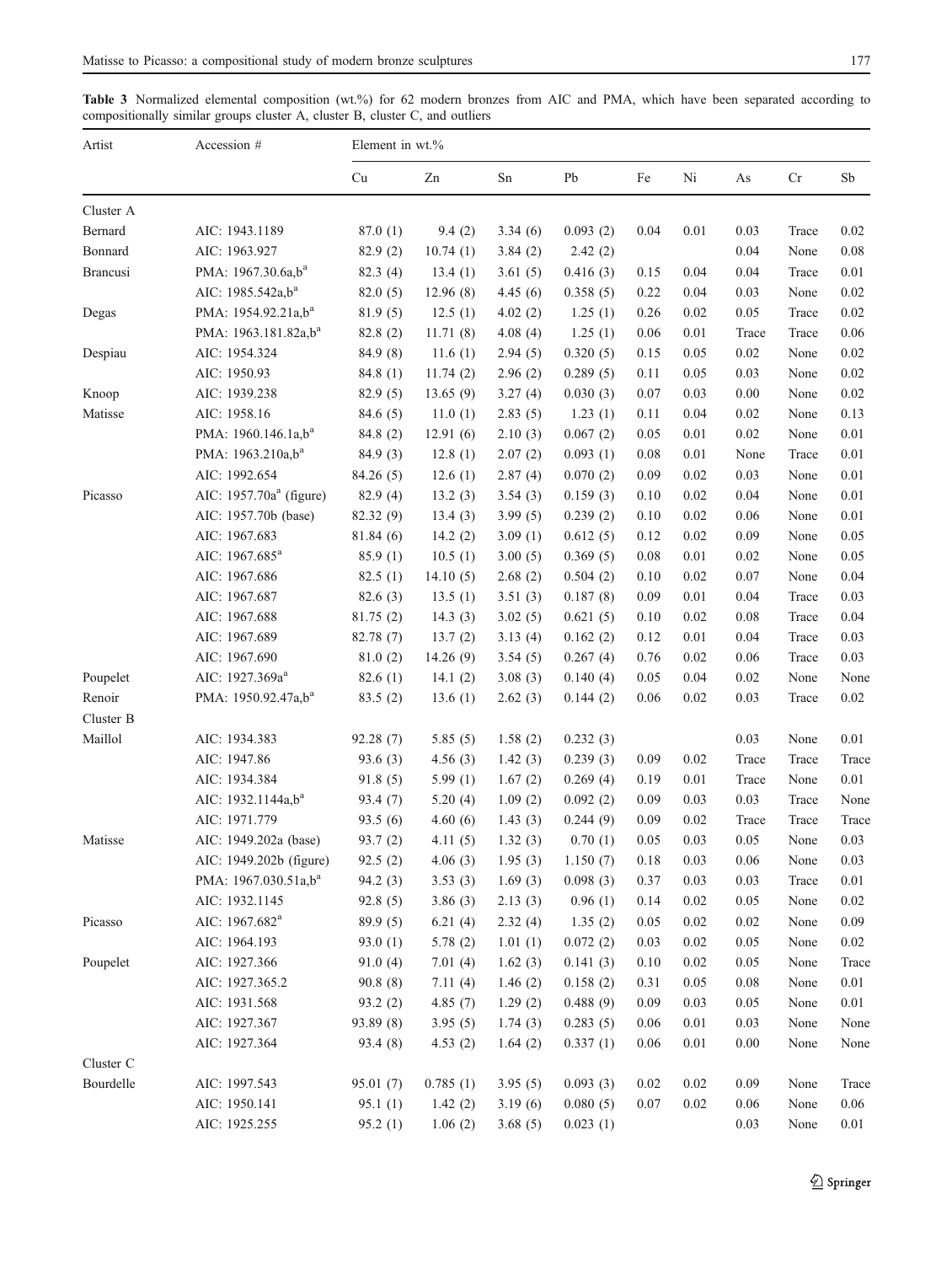## Table 3 (continued)

| Artist<br>Daumier<br>Orloff<br>Poupelet<br>Rodin<br>Outliers<br>Bouraine<br>Bourdelle<br>Daumier<br>Landowski<br>Lipchitz<br>Maillol | Accession #                      | Element in wt.% |          |         |          |      |       |      |       |       |
|--------------------------------------------------------------------------------------------------------------------------------------|----------------------------------|-----------------|----------|---------|----------|------|-------|------|-------|-------|
|                                                                                                                                      |                                  | Cu              | Zn       | Sn      | Pb       | Fe   | Ni    | As   | Cr    | Sb    |
|                                                                                                                                      | PMA: 1986.26.9a,b <sup>a</sup>   | 95.7(3)         | 0.975(5) | 3.04(3) | 0.097(1) | 0.04 | Trace | 0.10 | Trace | 0.02  |
|                                                                                                                                      | AIC: 1930.227                    | 95.0(8)         | 1.32(1)  | 3.48(3) | 0.053(4) | 0.04 | 0.03  | 0.04 | None  | Trace |
|                                                                                                                                      | AIC: 1927.368                    | 93.6(1)         | 1.89(1)  | 3.82(4) | 0.508(6) | 0.07 | 0.03  | 0.09 | None  | 0.01  |
|                                                                                                                                      | AIC: 1927.365.1                  | 93.2(6)         | 2.08(2)  | 3.90(5) | 0.463(7) | 0.17 | 0.02  | 0.06 | None  | 0.04  |
|                                                                                                                                      | PMA: 1967.30.73a,b <sup>a</sup>  | 94.0(3)         | 1.48(2)  | 4.29(8) | 0.047(1) | 0.03 | 0.03  | 0.09 | Trace | 0.04  |
|                                                                                                                                      | PMA: 1929.7.4a,b <sup>a</sup>    | 95.1(4)         | 0.74(1)  | 3.84(5) | 0.111(2) | 0.02 | 0.01  | 0.13 | Trace | 0.02  |
|                                                                                                                                      |                                  |                 |          |         |          |      |       |      |       |       |
|                                                                                                                                      | AIC: 1973.774                    | 77.9(2)         | 20.4(1)  | 0.45(1) | 0.87(1)  | 0.20 | 0.04  | 0.06 | None  | Trace |
|                                                                                                                                      | AIC: 1953.168                    | 88.97 (6)       | 8.1(1)   | 2.70(4) | 0.153(5) |      |       | 0.07 | None  | 0.02  |
|                                                                                                                                      | PMA: 1957.127.11a,b <sup>a</sup> | 88.6 (4)        | 8.06(9)  | 2.68(3) | 0.351(9) | 0.13 | 0.06  | 0.06 | Trace | 0.05  |
|                                                                                                                                      | PMA: 1986.26.275                 | 88.2(3)         | 8.54(2)  | 2.96(4) | 0.155(3) | 0.04 | 0.02  | 0.02 | Trace | 0.01  |
| Duchamp-Villon                                                                                                                       | AIC: 1957.165                    | 75.2(5)         | 22.09(5) | 1.35(2) | 1.25(2)  | 0.08 | 0.01  | 0.01 | None  | None  |
|                                                                                                                                      | AIC: 1923.314                    | 85.9(6)         | 7.58(3)  | 5.39(7) | 0.84(1)  | 0.15 | 0.06  | 0.05 | None  | 0.04  |
|                                                                                                                                      | AIC: 1996.394                    | 89.6(1)         | 5.26(2)  | 3.32(1) | 1.290(6) | 0.20 | 0.11  | 0.04 | Trace | 0.18  |
|                                                                                                                                      | AIC: 1943.594                    | 89.1(1)         | 3.24(1)  | 5.41(4) | 1.88(2)  | 0.08 | 0.14  | 0.03 | None  | 0.11  |
|                                                                                                                                      | AIC: 1955.826                    | 87.70 (9)       | 5.66(6)  | 3.95(6) | 2.53(3)  |      |       | 0.04 | None  | 0.10  |
|                                                                                                                                      | PMA: 1949.78.1a,b <sup>a</sup>   | 86.8(2)         | 6.29(4)  | 6.24(5) | 0.334(6) | 0.18 | 0.04  | 0.07 | Trace | 0.04  |
|                                                                                                                                      | PMA: 1955.96.2a,b <sup>a</sup>   | 85.4(3)         | 8.8(1)   | 5.19(6) | 0.359(3) | 0.13 | 0.04  | 0.09 | Trace | 0.03  |
|                                                                                                                                      | PMA: 1950.92.44                  | 92.5(5)         | 3.16(1)  | 2.76(2) | 0.123(2) | 1.32 | 0.04  | 0.09 | Trace | 0.02  |
| Picasso                                                                                                                              | AIC: 1949.584                    | 91.5(2)         | 2.96(3)  | 4.90(8) | 0.545(6) | 0.04 | 0.02  | 0.03 | None  | Trace |
| Poupelet                                                                                                                             | AIC: 1931.569                    | 62.3(9)         | 33.5(1)  | 0.74(1) | 2.81(6)  | 0.42 | 0.08  | 0.05 | None  | 0.04  |
| Zadkine                                                                                                                              | PMA: $1964.80.1a,b^a$            | 85.3(4)         | 12.8(1)  | 0.87(2) | 0.765(2) | 0.15 | 0.04  | 0.04 | Trace | 0.01  |

Standard deviations of the elemental composition of modern bronzes are indicated by parenthesis. Elemental compositions from two different sites (base and main body of the same sculpture) are shown for Matisse's The Serf (AIC: 1949.202a and b) and Picasso's Flowers in a Vase (AIC: 1957.70a and b). For both sculptures, the base and main body are believed to have been cast separately and welded together

<sup>a</sup> Value is an average of two measurements

In a few cases (for example, 1985.492a and 1957.70, as indicated in Supporting Information ESM 1), elemental sums before normalization were lower than 95%; this was correlated to incorrect sampling from the sculptures (one sample was scraped rather than drilled) or errors during sample preparation (loss of material during transfer, for example) so that repeating the measurements on drilled samples that were carefully prepared always resolved the problem. Overall, the Cu content of these modern bronze sculptures range from 62.3% to 95.7%, with varying amounts of the two major alloying elements (0.74–33.5% Zn and 0.45–6.24% Sn). Minor alloying elements include 0.02–2.81% Pb, 0.02–1.32% Fe, and 0.004–0.14% Ni with, in some cases, trace amounts of As, Bi, Cr, and Sb as shown in Table [3](#page-6-0).

## Experimental error, accuracy, and repeatability

In the following paragraphs, some relevant examples are given to illustrate issues that must be taken into account when performing ICP-OES analysis of modern bronze sculptures, including sources of experimental error, sample location, sampling methods, and errors associated with them, as well as accuracy, reproducibility, and use of multiple samples to determine if multicomponent pieces were cast from the same alloy. Accuracy and repeatability of the method were evaluated based on measurements of the standards and comparison with their certified values (see Supporting Information ESM 1).

Replicate samples, obtained either by halving the total amount of material drilled at a single location or by collecting samples from the same sculpture but drilled at different locations, were also analyzed in order to examine the variability of the data due to sample location in the cast or to error associated with ICP-OES measurements but also to answer questions on whether or not sections of complex sculptures were cast together or from different alloys. Measurements were found to be repeatable. For instance, Maillol's Renoir (AIC: 1932.1144) provided two samples (a and b) from the same sculpture, where the samples came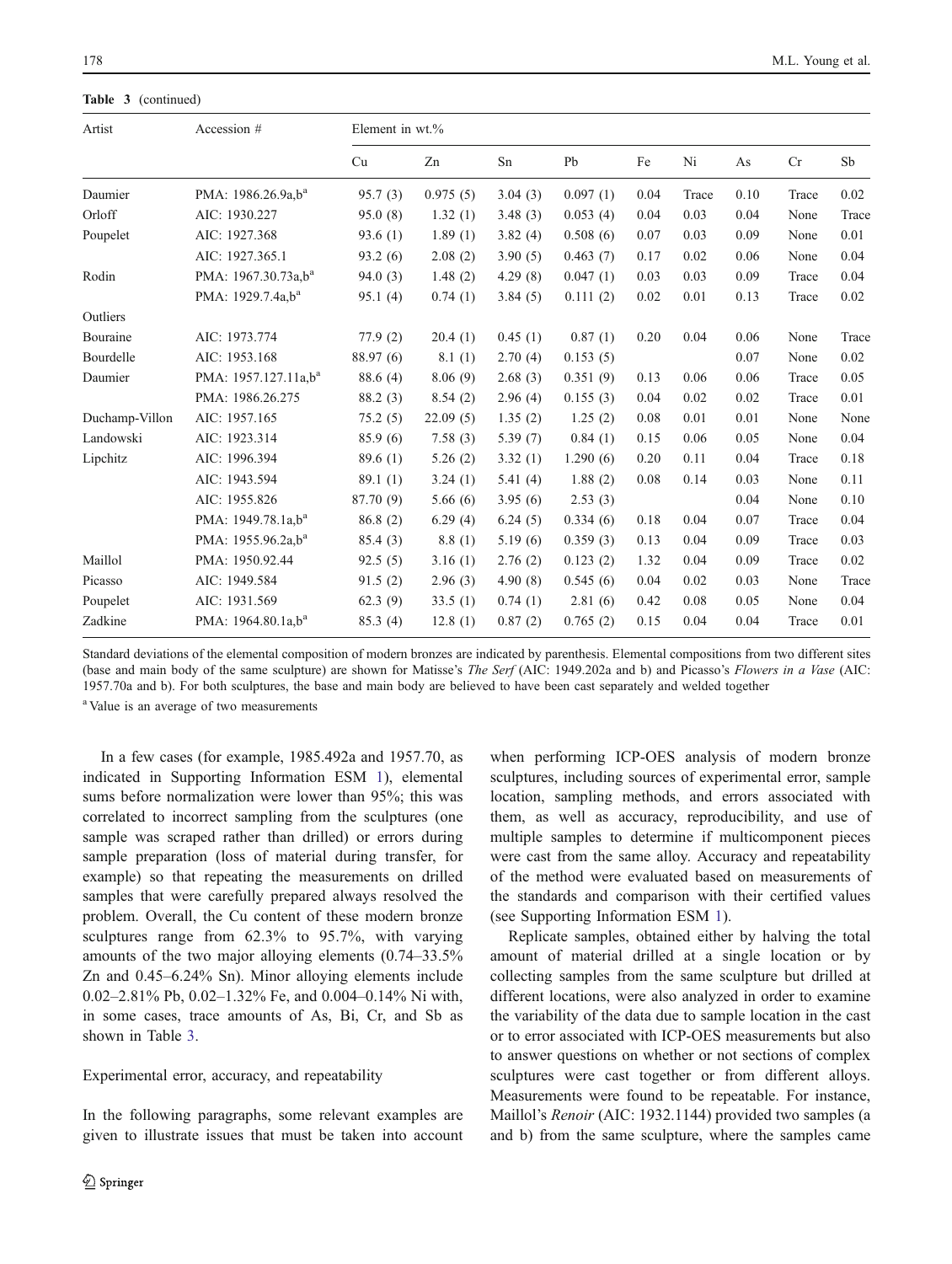from the back (a) and front (b) corners of the bottom edge. Both measurements are within  $\pm 0.5$  wt.% of each other and are overlapping with one another within their uncertainties, for almost every element measured (see Table [2](#page-5-0) and Supporting Information ESM 1). Furthermore, almost every bronze sculpture from the PMA examined here was sampled in two different locations with resulting measurements showing high overlap within their uncertainties (see Supporting Information ESM 1). Duplicate measurements are indicated by superscript letter in Table [3](#page-6-0), where the values shown are an average of the two measurements after normalization. Similar results were found for Picasso's Flowers in a Vase  $(1957.70)$  where samples  $(a1)$  and  $(a2)$ originated from the underside of the main body and sample (b) came from the underside of the middle of the base plate. After normalization, elemental compositional results from all three samples (a1, a2, and b) are within  $\pm 0.6$  wt.% of each other indicating that both the main body and the base plate were very likely cast at the same time from the same bronze composition (see Table [3](#page-6-0)).

Similarly, Matisse's The Serf (AIC 1949.202) was sampled from two sites (a: figure, bottom of right foot extension into base and b: base, back right corner of underside) on the sculpture to ascertain whether the main figure and base were cast from the same bronze composition and later joined together (see Fig. [1a, b\)](#page-9-0). As seen in Table [3](#page-6-0) and ESM 1, the measurements are within  $\pm 1.2$  wt. % of each other, indicating that indeed the two sections were most probably cast at the same time using the same bronze composition. Moreover, the data from sites (a) and (b) illustrate the degree of variation in measurements that can be expected due to sample location in the cast and due to error associated with ICP measurements.

## Composition clusters

By plotting the ICP-OES-obtained concentrations of the two main alloying elements (Zn and Sn) for all 62 modern bronzes, three different compositional clusters become apparent, as listed in Table [3](#page-6-0) and shown in Figs. [2](#page-9-0), [3,](#page-10-0) [4](#page-10-0), and  $5<sup>1</sup>$ . These three clusters represent: (A) high-zinc brass (9–16 wt.% Zn; 2–4.5 wt.% Sn), (B) low-zinc brass (3–8 wt.% Zn; 0.75–2.5 wt.% Sn), and (C) tin bronze  $(0-2.5 \text{ wt.}\% \text{ Zn}; 2.7 -4.5 \text{ wt.}\% \text{ Sn})$ . It is immediately evident that, although copper-based sculptures are invariably identified as bronzes in museum labels and catalogs, from a metallurgical standpoint, only a minority of the

sculptures, grouped in cluster C and in its vicinity, can be categorized as bronze alloys, while all the others are brass alloys. Furthermore, these three clusters (A, B, and C) may correlate to specific commercially available copper alloys at the time such as copper alloys 210 (Gilding Metal 95–5% Zn), 226 (Jewelry Bronze 88–12% Zn), 230 (Red Brass 85– 15% Zn), 220 (so called "Commercial Bronze" 90–10% Zn), 240 (Low Brass 80–20% Zn), 268 (Yellow Low Brass 65–35% Zn), or 405 (Penny Bronze 96–4% Zn–1% Sn) [\[2](#page-13-0), [31\]](#page-13-0). These and other recycled alloys may have been added to charges of pure Cu, Zn, Sn, and Pb in an effort to reduce the cost of the sculpture. The latter practice may also explain the presence of intermediate compositions that do not fall within the main clusters.

The clusters encompass not only sculptures with foundry marks but also unmarked sculptures, allowing for speculations that the unmarked sculptures might have been cast at the same foundries that are most represented in these clusters. About one third of the sculptures in this study are marked with the name of the casting foundry. Some hypotheses can also be drawn in terms of the date of production of the sculptures; however, it should be mentioned that generalizations by date are challenging due to the fact that, although many of the model creation dates are known, the casting dates of so many of these sculptures are not known. It was common to wait until there was an actual buyer to have a cast made, so the date of casting of the sculpture could be different from the date of creation of the model. It is only when artist, dealer, or foundry records indicate an order by a particular client, for which the piece can subsequently be identified by its trail of owners (its "provenance"), that it is possible to have a firm casting date for a sculpture.

In the following sections, the compositional clusters that emerged from the elemental analysis of the alloys are discussed in terms of artist, foundries, casting and model fabrication date, and casting method, highlighting the links between material data and art historical parameters.

## High-zinc brass (cluster A)

Members of this cluster are listed in Table [3](#page-6-0) and plotted in Figs. [2](#page-9-0), [3](#page-10-0), [4](#page-10-0), and [5.](#page-11-0) A chronological correlation can be made here since castings of the latest creation dates (1929– 1957) have relatively high Zn content (above 7.5 wt.%) and thus all fall outside clusters B and C, with most of the sculptures created after World War II (1945–1957) clustered in A. The only exception is Picasso's Female Figure (AIC: 1967.682), cast in the mid-1940s, which falls in cluster B. It is possible then that this particular sculpture may have been cast by Valsuani using an earlier alloy composition (i.e., by remelting an earlier sculpture). This change in composition by date reflects the increasing use by artists of foundries

 $<sup>0</sup>$  It is important to note that ellipses highlighting the three clusters</sup> have been drawn on the figures to simply guide the eye and have no statistical significance. However, given that the plots already give quite clear separations of the groups, statistical analysis was not deemed necessary at this time.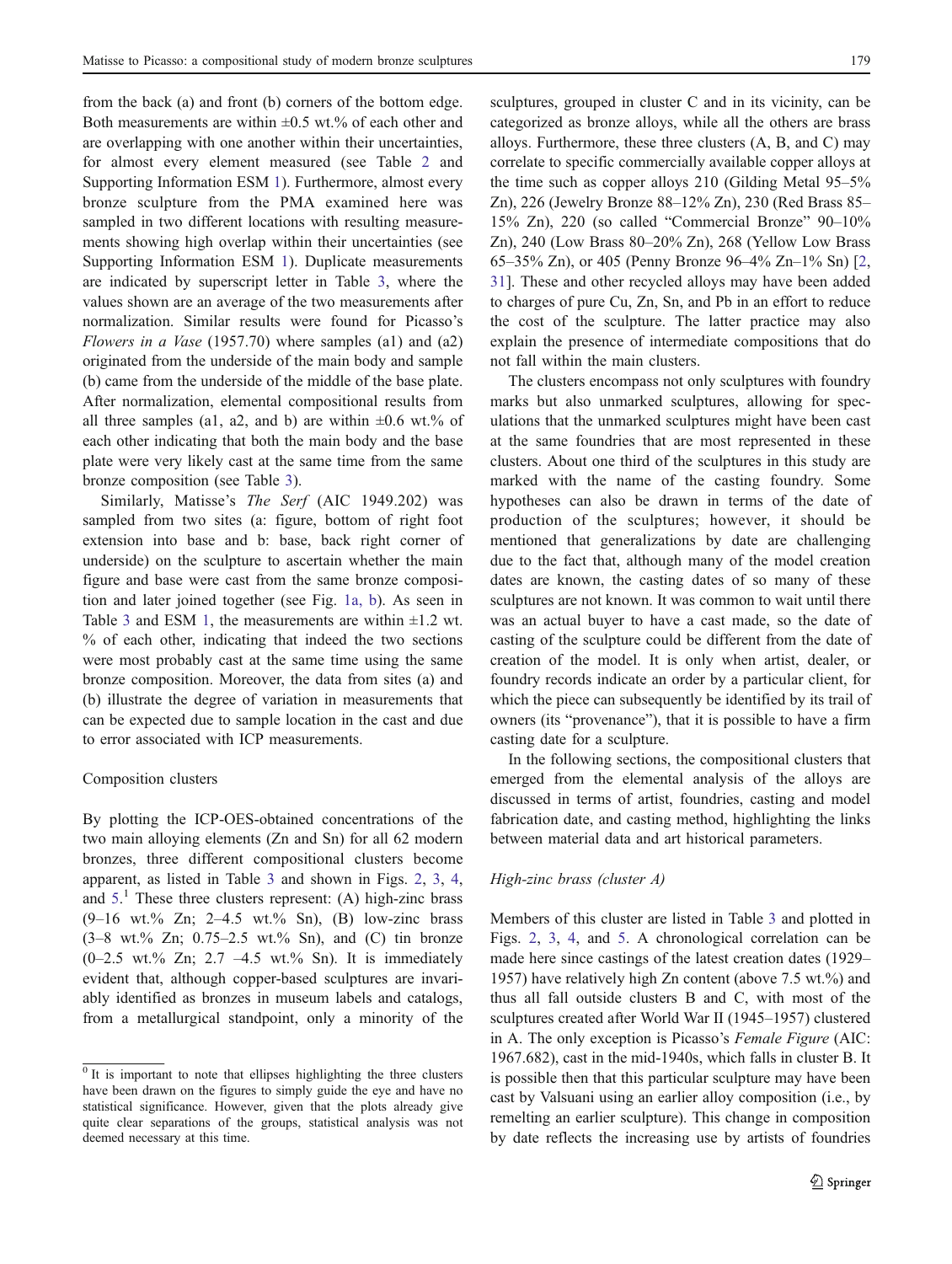<span id="page-9-0"></span>

specializing in lost-wax casting during the first half of the twentieth century. The increased Zn content in the late castings, leading to melting temperature around 1,000°C, may reflect the desire to cast at lower temperature, given

Fig. 1 a Front view of Matisse's The Serf (AIC: 1949.202) from the Art Institute of Chicago and b detailed view of the underside of the same sculpture. The detailed view shows two sampling sites (a figure, bottom of right foot extension into base and b base, back right corner of underside). Photos courtesy of the Art Institute of Chicago Conservation Laboratory  $\blacktriangleleft$ 

the limited strength of the plaster-based shells used in the lost-wax method before WWII. Most of the lost-wax castings are grouped in this cluster, with good correlation to the C. Valsuani and A.A. Hébrard foundries (see Tables [1](#page-3-0) and [3](#page-6-0) and Figs. [3](#page-10-0) and [5\)](#page-11-0). In fact, 14 out of 18 sculptures with the C. Valsuani foundry mark fall into cluster A. XRF results by Kosinski et al. [\[4](#page-13-0)] on 21 sculptures from Matisse and ICP results by Dussubieaux [\[18](#page-13-0)] on a subset of eight of the same samples compare well with those described in this work. Ten of the 21 sculptures analyzed by those authors, which were created in the C. Valsuani Foundry from 1929 to 1931, have reported compositions that would group them in cluster A (this work), with three other sculptures in the vicinity of the composition of cluster A.

Three sculptures bearing the mark of the lost-wax casting foundry of A.A. Hébrard (two by Degas, Woman Rubbing her Back with a Sponge, Torso (PMA: 1954.92.21) and Woman Taken Unawares (PMA: 1963.181.82), and Bernard's Girl with Pail (AIC: 1943.1189)) are also within cluster A. The casting dates for these works (Table [1\)](#page-3-0) suggest that this foundry used the same metal composition throughout a relatively long time period (from 1910 to post-1920). Based on Figs. 2, [3](#page-10-0), [4,](#page-10-0) and [5,](#page-11-0) speculations about the origin of some of the unmarked sculptures can be made. For



Fig. 2 Elemental composition plot for modern sculptures identified by artist. The three ovals indicate alloy clusters (A, B, and C). Dashed lines show melting temperatures corresponding to the Cu–Sn–Zn liquidus lines [[1](#page-13-0)]. The solid line marks the compositional difference between brass and bronze, with Zn and Sn, respectively, as the major alloying element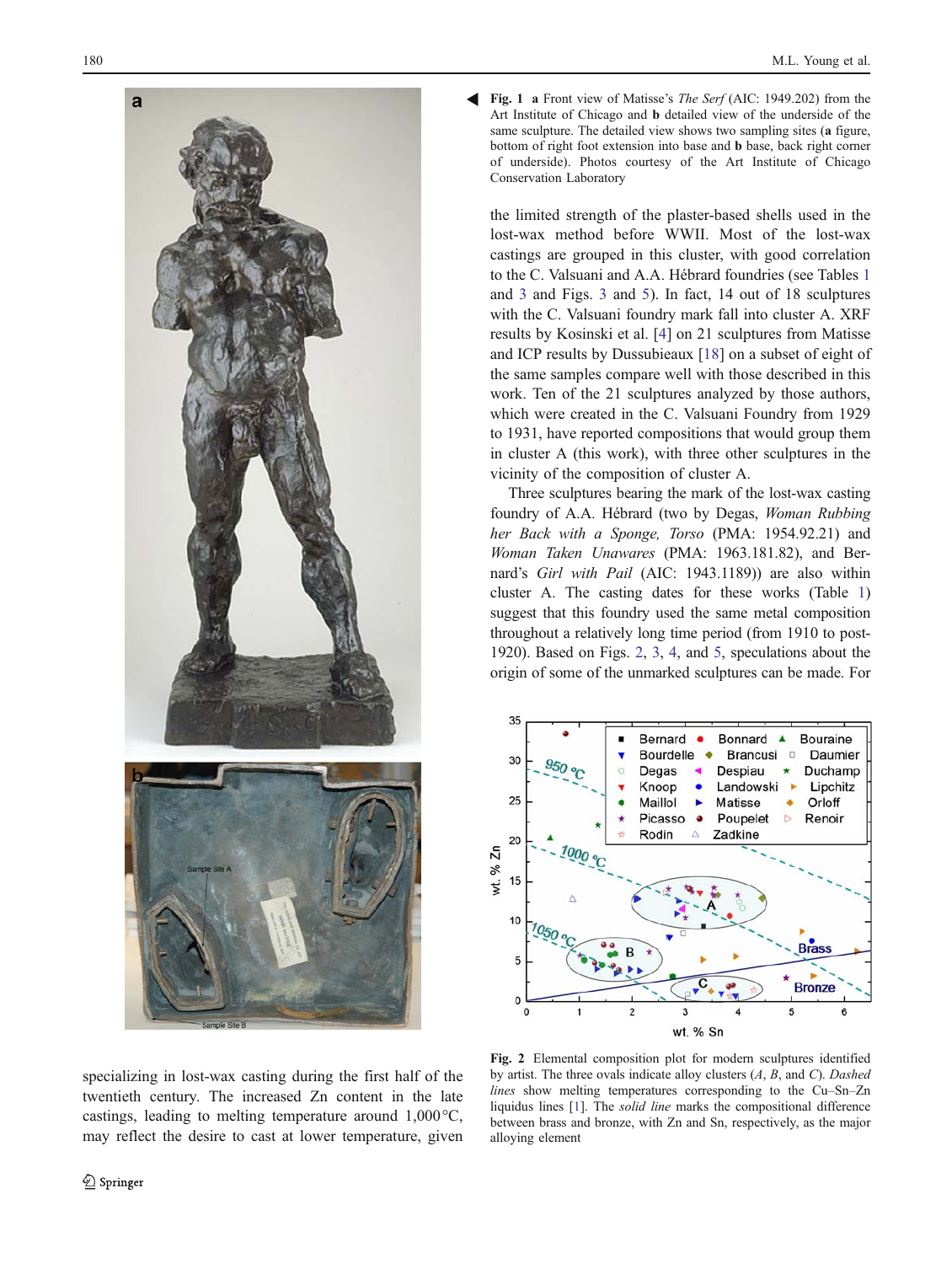<span id="page-10-0"></span>

Fig. 3 Elemental composition plot for modern sculptures identified by foundry

example, it is possible to hypothesize that Bonnard's Spring Frolic (AIC: 1963.927), grouped with cluster A, might have been cast by the Hébrard or the Valsuani foundry. The tentative date of creation of the work, 1904–1906, suggests that Hébrard may be the more likely foundry of the two, as it began operation in 1902 whereas the Claude Valsuani foundry opened in 1908 [\[3\]](#page-13-0). It is also possible that another foundry, not listed here, was using alloys in this same range (9–16 wt.% Zn; 2–4.5 wt.% Sn).

## Low-zinc alloys: low-tin brass (Cluster B) and tin bronze (Cluster C)

Low-Zn alloys can be further divided into two subgroups, labeled B and C (see Table [3,](#page-6-0) Figs. [2](#page-9-0), 3, 4, and [5\)](#page-11-0). An alloy composition low in Zinc (below  $7.5 \text{ wt.} %$ ) is characteristic of the majority of casts from models created prior to WWI. This result, for example, points to a creation date prior to WWI for the two sculptures by Poupelet, Cat (AIC: 1927.366) and Goat (AIC: 1931.568), of unknown creation date, which is also supported by the acquisition dates of 1927 and 1931, respectively (Fig. 4a, b). Furthermore, low-Zn alloys also correlate well with sand cast sculptures, which typically fall into clusters B and C.

Cluster B notably groups two sculptures by Matisse (The Serf AIC: 1949.202a (base) and b (figure) produced by sand casting in 1908 (Fig. [1a, b\)](#page-9-0) and Standing Nude with Arms Raised PMA: 1967.030.51a, b), which both bear the Bingen-Costenoble foundry mark. Interestingly, in the study performed by Kosinski et al. [\[4](#page-13-0)], Matisse's sculpture The Serf, known to have also been sand cast by Bingen-Costenoble in 1908, falls into cluster B and exhibits similar composition to The Serf in the AIC collection. The differences in metal composition in the two casts of the same model effectively illustrate the spread or breadth of the cluster size between individual castings within a particular foundry. Matisse's Small Crouching Nude without an Arm (AIC: 1932.1145), attributed by scholars to the F. Godard foundry [\[4](#page-13-0)] and cast perhaps in 1922 or 1923, also falls within cluster B with one of the highest Sn content in that cluster. The compositional data in this study are confirmed by results from four of 21 Matisse's sculptures in the study by Kosinski et al. [[4\]](#page-13-0), which are known to have been sand cast in 1922 by the Godard foundry and show compositions that would group them in cluster B (3–8 wt.% Zn; 0.75–2.5 wt.% Sn).

Five out of the six Maillol sculptures presented here are also within cluster B and, based on visual observation, appear to have been sand cast. The PMA version of Maillol's Leda (PMA: 1950.92.44), which bears a Rudier foundry mark, has a composition between clusters B and C,



Fig. 4 Elemental composition plot for modern sculptures identified by a date of sculpture creation and b casting date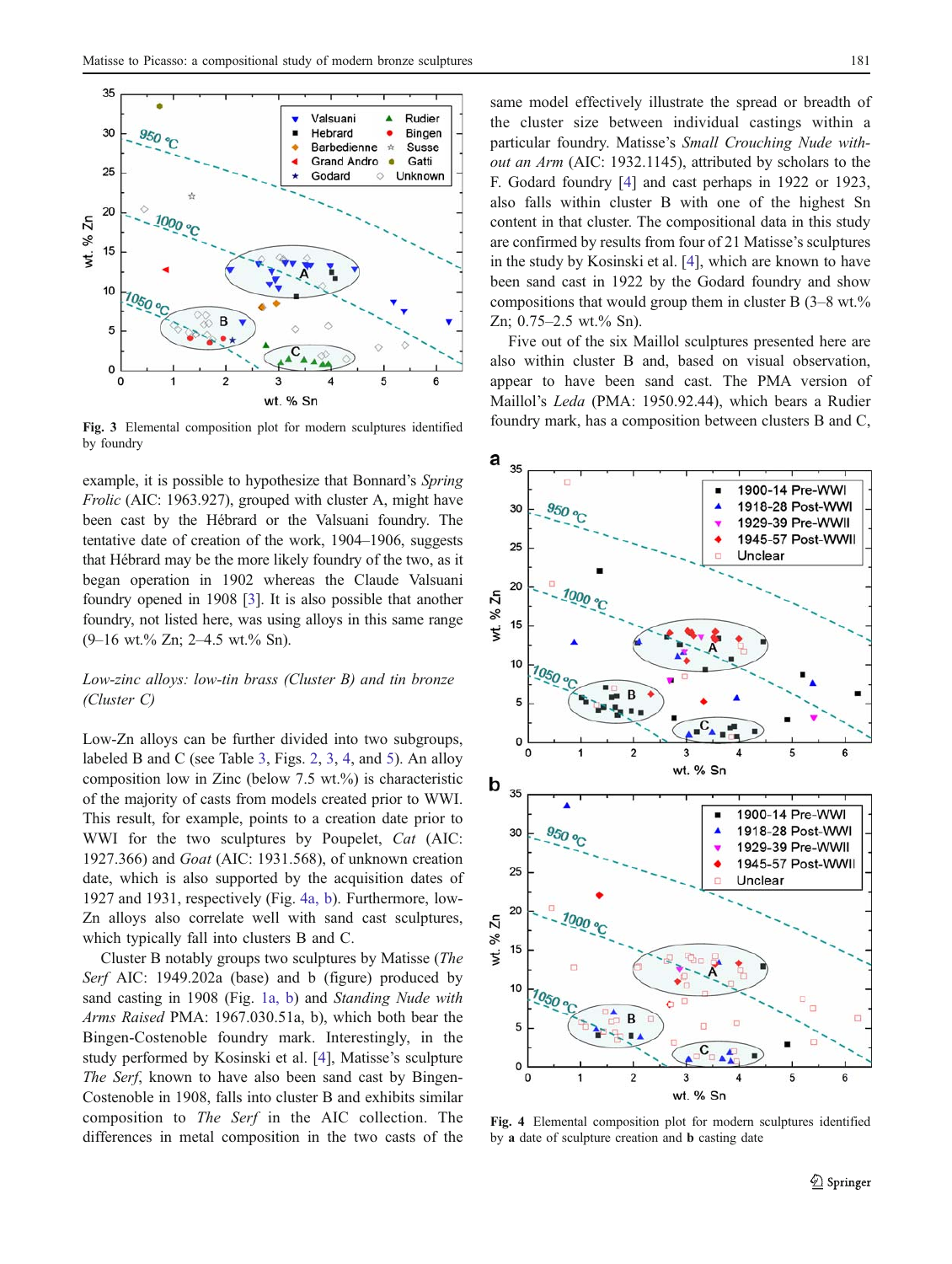<span id="page-11-0"></span>

Fig. 5 Elemental composition plot for modern sculptures identified by casting method

with a slightly lower Sn content (2.76 wt.%) and higher Zn content  $(3.16 \text{ wt.})$ % than other members of cluster C. Interestingly, the AIC version of Maillol's Leda (AIC: 1947.86), which is identical in design to the PMA version, is clearly in cluster B and was most likely not cast by the Rudier foundry, given its high Fe content  $(1.32 \text{ wt.}\%)$ , which is unlike all of the other sculptures cast by the Rudier foundry in this study. Presumably, different versions of the same sculpture were cast in different foundries at different times for unknown reasons (i.e., cost, cast quality, availability of foundry, request by the buyer, unauthorized copy, etc.).

Cluster B also contains two sculptures by Picasso: Jester (AIC: 1964.193), which was created in 1905, and Female Figure (AIC: 1967.682), which was created circa 1945– 1947. Based on visual inspection, Jester appears to have been sand cast, which is consistent with other sculptures in this cluster, while Female Figure has a Valsuani mark and the physical characteristics of having been lost-wax cast. Compared to other sculptures cast by the Valsuani foundry, this alloy composition is unique and may represent another cluster or may be an anomaly. It is stylistically related to the artist's Standing Women series (AIC: 1967.683-690), all of which can be found in cluster A and some of which bear the Valsuani mark.

Cluster C show good correlation with the Alexis Rudier foundry. In fact, six out of seven sculptures with the Alexis Rudier foundry mark fall into cluster C, with the exception of Maillol's Leda (PMA: 1950.92.44) as discussed in the above paragraph. Rodin also used the Rudier foundry (in addition to many others) as illustrated here by his The Athlete (PMA: 1929.7.4), which was cast in 1925 and stamped with the Rudier foundry mark. An earlier version of The Athlete (PMA: 1967.30.73), which was cast in 1904, has a composition very similar to the 1925 cast. It is thus likely that the 1904 version was also cast in the Rudier foundry. This study highlights that, although the dates for the two sculptures span two decades (from 1904 to 1925), the composition used by the Rudier foundry does not seem to have changed substantially. Previous studies with EDX and proton-induced X-ray emission on six Rodin sculptures cast at the Rudier foundry between 1880 and 1920 [\[20](#page-13-0)] showed values of 3.6% Sn and 1.3% Zn which are well within the ranges of cluster C in this study (3–4%Sn and 0–2% Zn) where all the Rudier cast sculptures are grouped. An additional sculpture by Laurier cast before 1927 also by Rudier and discussed by Selwyn et al. [\[21](#page-13-0)] has a reported alloy composition with 4% Sn and 1% Zn which also falls into cluster C.

Also, within cluster C, two unmarked sculptures by Poupelet (Cock: AIC: 1927.368 and Peasant: AIC: 1927.365.1) appear very likely to have been sand cast at the Rudier foundry. One would expect that the companion piece, Poupelet's Cow (AIC: 1927.365.2), to Poupelet's Peasant (AIC: 1927.365.1) would also have the same composition; however, the composition of the Cow, which is at present attached to the Peasant by a bronze "rope," is clearly in cluster B and was most likely not cast by Rudier. Four other sculptures by Poupelet are found in cluster B. This suggests that Poupelet's Cow and Peasant may have been originally conceived of separately and/or cast at different times and coupled later. Although less likely, it is also possible that a different alloy was chosen based on the appearance of a desired patina. It was not uncommon for the artists of the first half of the twentieth century to use a number of foundries, depending on the type of work, its intended market, and the commission [[32\]](#page-13-0).

## **Outliers**

As illustrated in Table [3](#page-6-0) and Figs. [2](#page-9-0), [3](#page-10-0), [4,](#page-10-0) and 5, many of the sculptures analyzed here fit into one of the three clusters (A, B, or C); however, a number of outliers exist and they will be discussed here. For example, Bouraine's Dancing Woman with Hoop (AIC: 1973.774c) is very different from all other modern bronzes presented here since it has a very low amount of Sn  $(0.45 \text{ wt.})\%$  and relatively large amounts of Zn (20.4 wt.%) and Pb (0.87 wt.%). It is important to note that a detachable hoop element of this sculpture was left unpatinated, so that the color of the alloy is evident, which may have been a reason to choose a very brassy (high Zn) composition (though the figure itself is patinated).

Similar in composition to Bouraine's Dancing Woman with Hoop (AIC: 1973.774), Duchamp-Villon's Horse (AIC: 1957.165) also has a low amount of Sn (1.35 wt.%) and large amounts of Zn  $(22.09 \text{ wt.})\%$  and Pb  $(1.25 \text{ wt.})\%$ . Furthermore, Duchamp-Villon's Horse is the only sculpture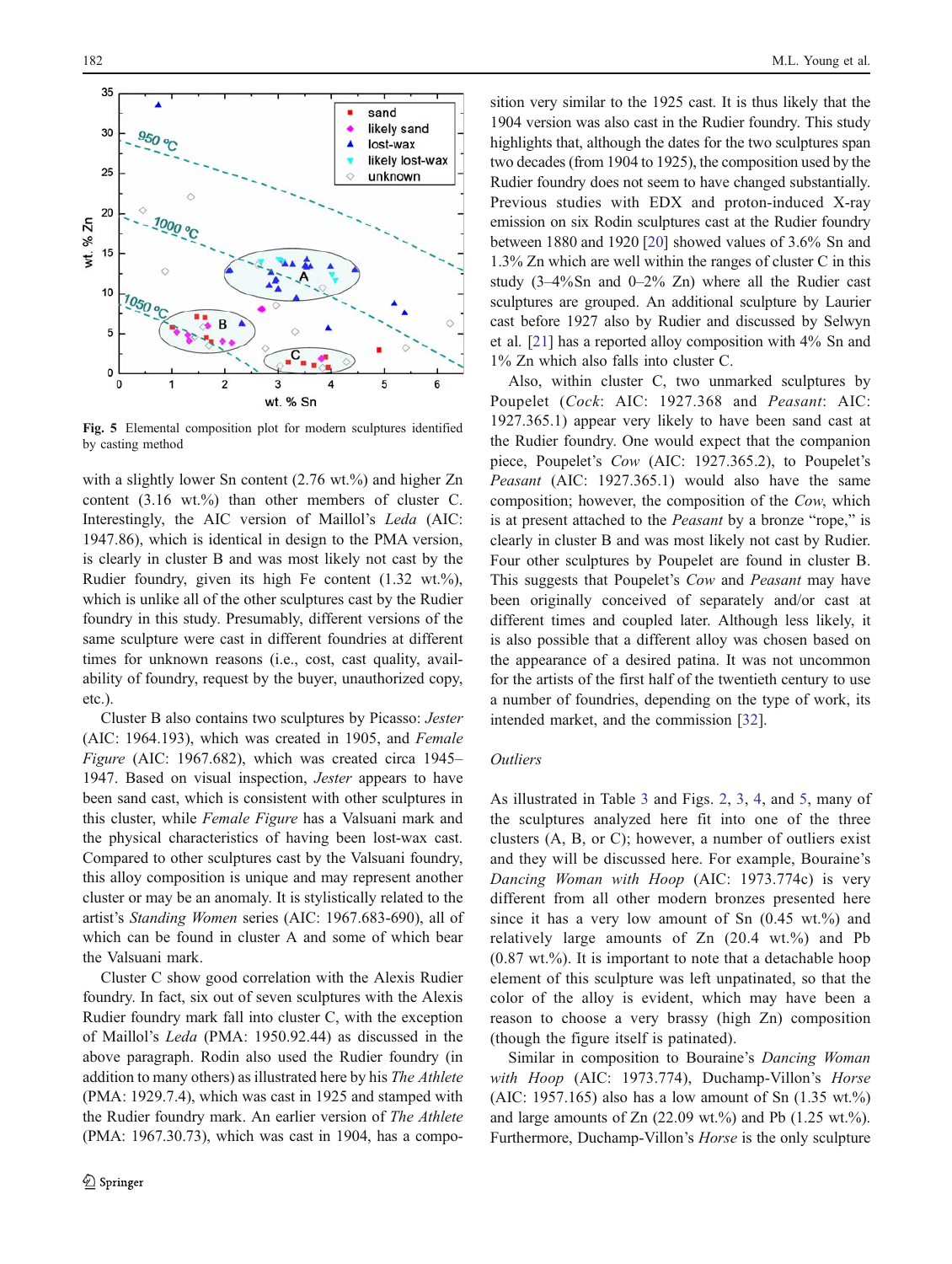here with a Susse foundry mark. Another sculpture with a unique foundry mark and alloy composition is Poupelet's Cat (AIC: 1931.569), a lost-wax cast with an L. Gatti foundry mark, which is well outside of all three clusters and has the highest Zn content (33.5 wt.%), resulting in the lowest liquidus temperature. It also has the highest Pb content  $(2.81 \text{ wt.}\%)$ , second highest Fe content  $(0.42 \text{ wt.}\%)$ , third highest Ni content (0.08 wt.%), and second lowest Sn content  $(0.74 \text{ wt.})$ % within the data presented here.

Zadkine's *Harlequin* (PMA: 1964.80.1a, b) is relatively high in Zn  $(12.8 \text{ wt.})$ % and low in Sn  $(0.87 \text{ wt.})$ % and is the only sculpture presented here from the Grandhomme-Andro foundry. It is possible that this composition is typical of that used by the Grandhomme-Andro foundry, although more sculptures from this foundry need to be examined to confirm this supposition. Furthermore, the fact that three individual examples of foundries (Grandhomme-Andro, Susse, and L. Gatti) have clearly distinct Zn and Sn compositions, as compared to the other foundries, suggests that composition is well correlated with the foundry responsible for the casting. However, more examples from these underrepresented groups should be studied before this hypothesis can be confirmed.

Three of Lipchitz's sculptures including Rape of Europa (AIC: 1943.594), Sailor with Guitar (PMA: 1949.78.1a,b), and Woman with Braid (PMA: 1955.96.2a, b) have relatively high Sn content  $(5.41, 6.24,$  and  $5.19$  wt.% Sn, respectively). Interestingly, none of the five sculptures by Lipchitz are within a cluster. Lipchitz's The Reader (AIC: 1955.826) and Mother and Child (AIC: 1996.394) lie between clusters A and C. These unusual bronze compositions from Lipchitz may not be surprising. Although some of his sculptures were cast in Paris before WWII, he fled in 1941 to the USA, where he remained for the rest of his life. After WWII, Lipchitz had some of his works that he left behind in Paris shipped to the USA, where he cast many of them at the Modern Art Foundry in New York [[33\]](#page-13-0). This may explain at least Lipchitz's Mother and Child, which is known to have been cast in the USA. Moreover, Mother and Child (AIC: 1996.394), Rape of Europa (AIC: 1943.594), and The Reader (AIC: 1955.826) all have relatively high Pb content as compared to Sailor with Guitar (PMA: 1949.78.1a,b) and Woman with Braid (PMA: 1955.96.2a,b), which are known to have been cast by Valsuani, thus suggesting that they may have been cast elsewhere. Three of Matisse's sculptures, which are known to have been cast by the Valsuani foundry in either 1925 or 1929 in the study by Kosinski et al. [\[4](#page-13-0)], fall outside of the three clusters presented here due to their high Sn content  $(5-8 \text{ wt.})\%$  and moderate Zn content  $(4-7 \text{ wt.})\%$ . This correlates well with three other sculptures (Landowski's Henry Harrison Getty AIC: 1923.314 and Lipchitz's PMA: 1949.78.1a,b and PMA: 1955.96.2a,b) examined here and also cast by Valsuani, which have similar Sn (5–6.5 wt.%) and  $Zn$  (7–8 wt.%) contents. Based on these observations, it is possible to put forth the hypothesis that another cluster representing another alloy used by the Valsuani foundry exists. Only acquisitions of more examples and data points will allow confirmation of this hypothesis.

Of the four sculptures by Bourdelle with creation dates between 1900 and 1911, three are known to have been sand cast in the Rudier foundry (cluster C) and one, the sand cast and unmarked Penelope (AIC: 1953.168), lies between clusters A and B. Although known to have used the Rudier and Susse foundries extensively, Bourdelle also used other foundries, including the sand casting foundries of Godard and of Hohwiller; Penelope may have been the product of one of these other foundries [[32\]](#page-13-0).

Two sculptures by Daumier (Alexandre-Simon Pataille PMA: 1957.127.11 and *L'Obsequieux* PMA: 1986.26.275), which bear Barbedienne foundry marks, are of similar composition to Bourdelle's Penelope and fall between clusters A and B, being low in Zn as compared to cluster A and high in Sn as compared to cluster B. Considering that Bourdelle had worked during this period with Rodin, who was known to have used the Barbedienne foundry, it is quite possible that Bourdelle's Penelope was cast in the Barbedienne foundry as well. Based on our results, it is possible to speculate that Daumier's Alexandre-Simon Pataille and L'Obsequieux and Bourdelle's Penelope, which have compositions between cluster A and B, may be representative of another cluster corresponding to the Barbedienne foundry.

## **Conclusions**

Using ICP-OES, the metal composition of 62 important modern bronze sculptures was accurately measured, thus presenting a detailed picture of the casting alloys employed at Parisian art foundries in the first half of the twentieth century. Considering the two main alloying elements (Zn and Sn), it is possible to identify three compositional clusters: (A) high-zinc brass, (B) low-zinc brass, and (C) tin bronze with very low zinc. These clusters show correlations to artist, foundry, date, and casting method, providing clues to the attribution of some of the sculptures that do not bear a foundry mark or whose casting date or method are uncertain. In general, the metal composition is determined by the foundry and this generalization seems to be correlated to the casting technology, influenced, in turn, by the reemergence and technical advances of the lost-wax method that occurred in the 1930s.

One quarter of the bronzes studied here fall outside of the identified clusters, which may be due to several factors: (1) additional clusters exist, possibly linked to specific